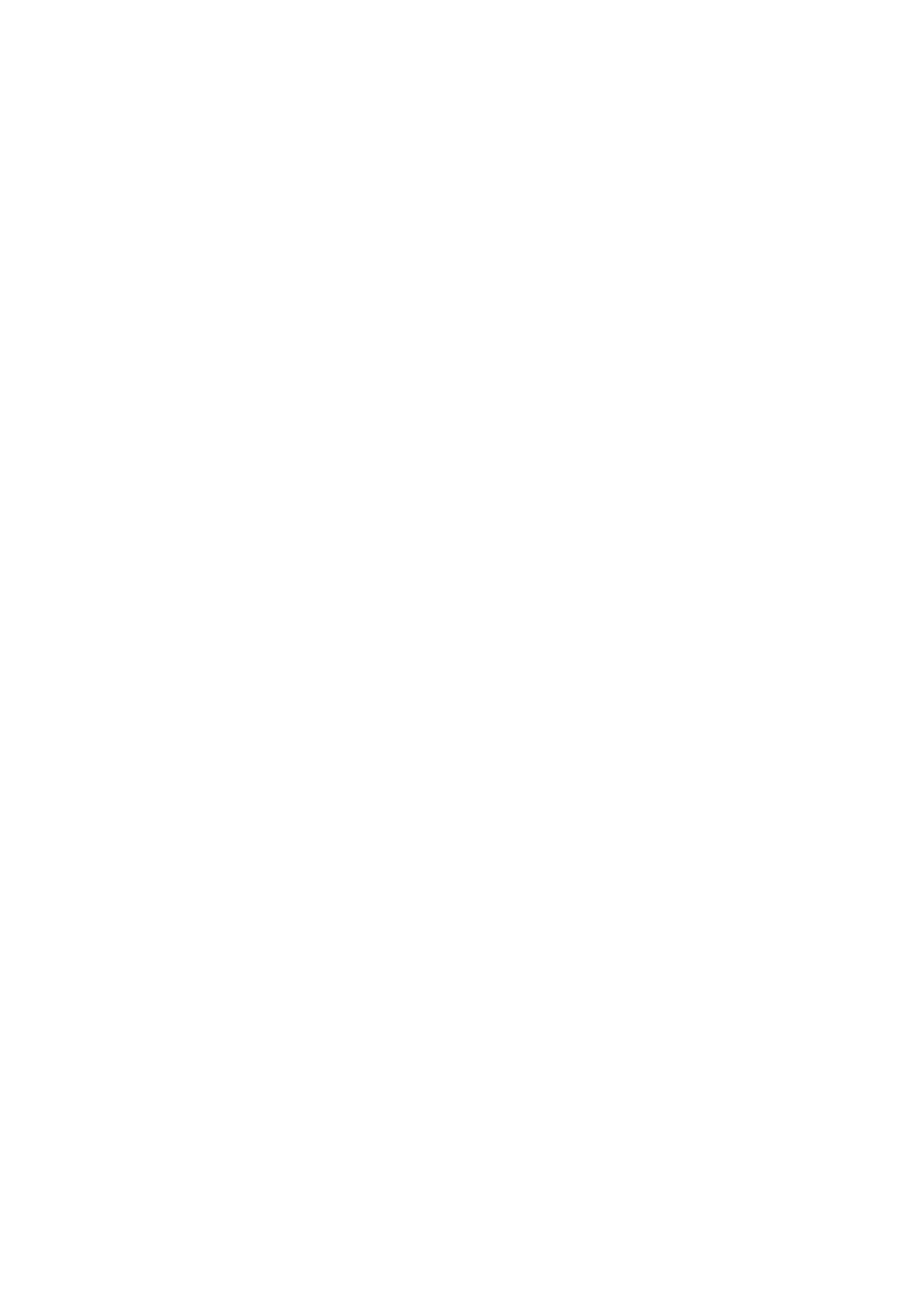# Art and Book:

# *Illustration and Innovation*

Edited by Peter Stupples

Cambridge Scholars Publishing

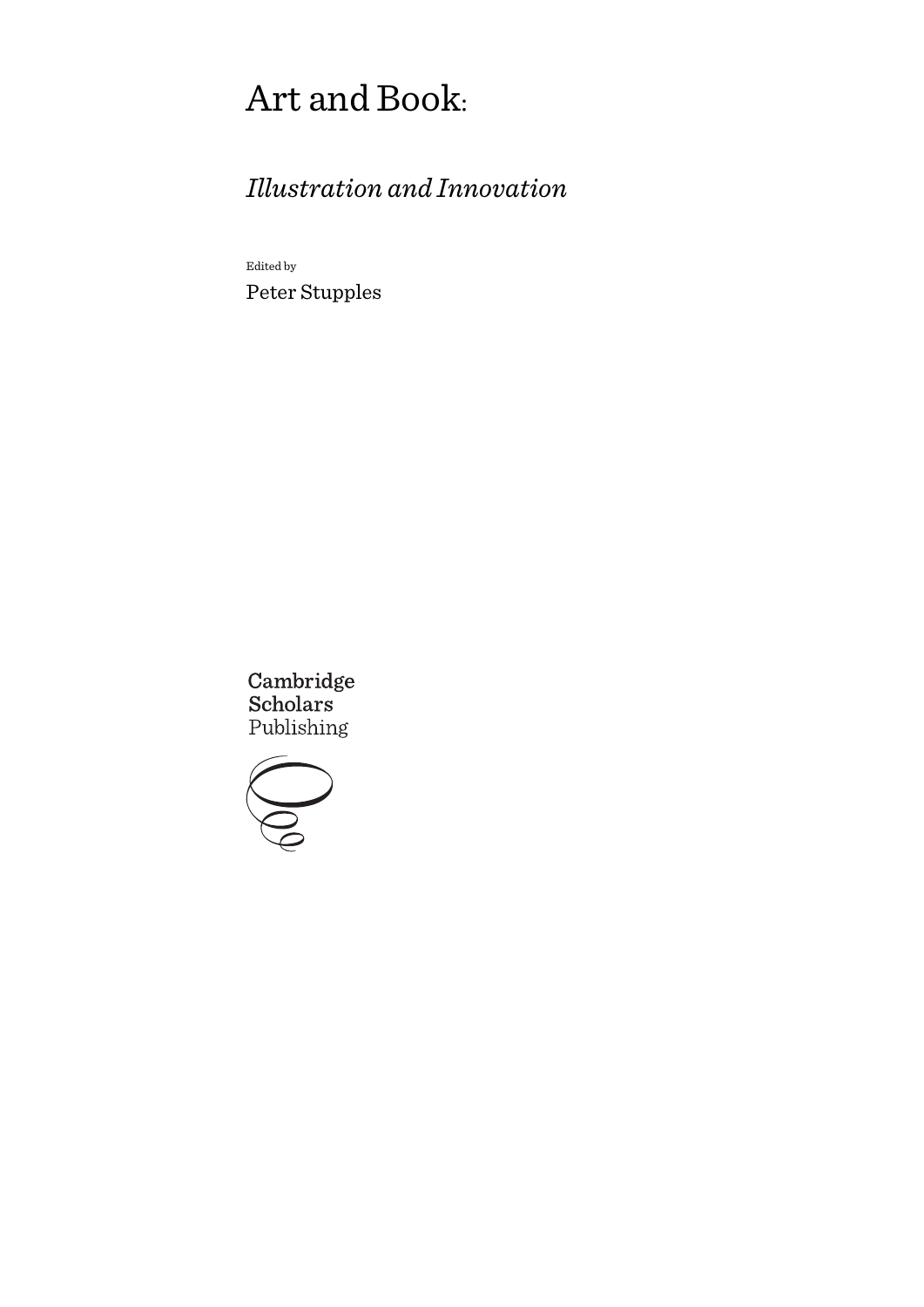Art and Book: Illustration and Innovation

Edited by Peter Stupples

This book first published 2016

Cambridge Scholars Publishing

Lady Stephenson Library, Newcastle upon Tyne, NE6 2PA, UK

British Library Cataloguing in Publication Data A catalogue record for this book is available from the British Library

Copyright © 2016 by Peter Stupples and contributors

All rights for this book reserved. No part of this book may be reproduced, stored in a retrieval system, or transmitted, in any form or by any means, electronic, mechanical, photocopying, recording or otherwise, without the prior permission of the copyright owner.

ISBN (10): 1-4438-9769-8 ISBN (13): 978-1-4438-9769-3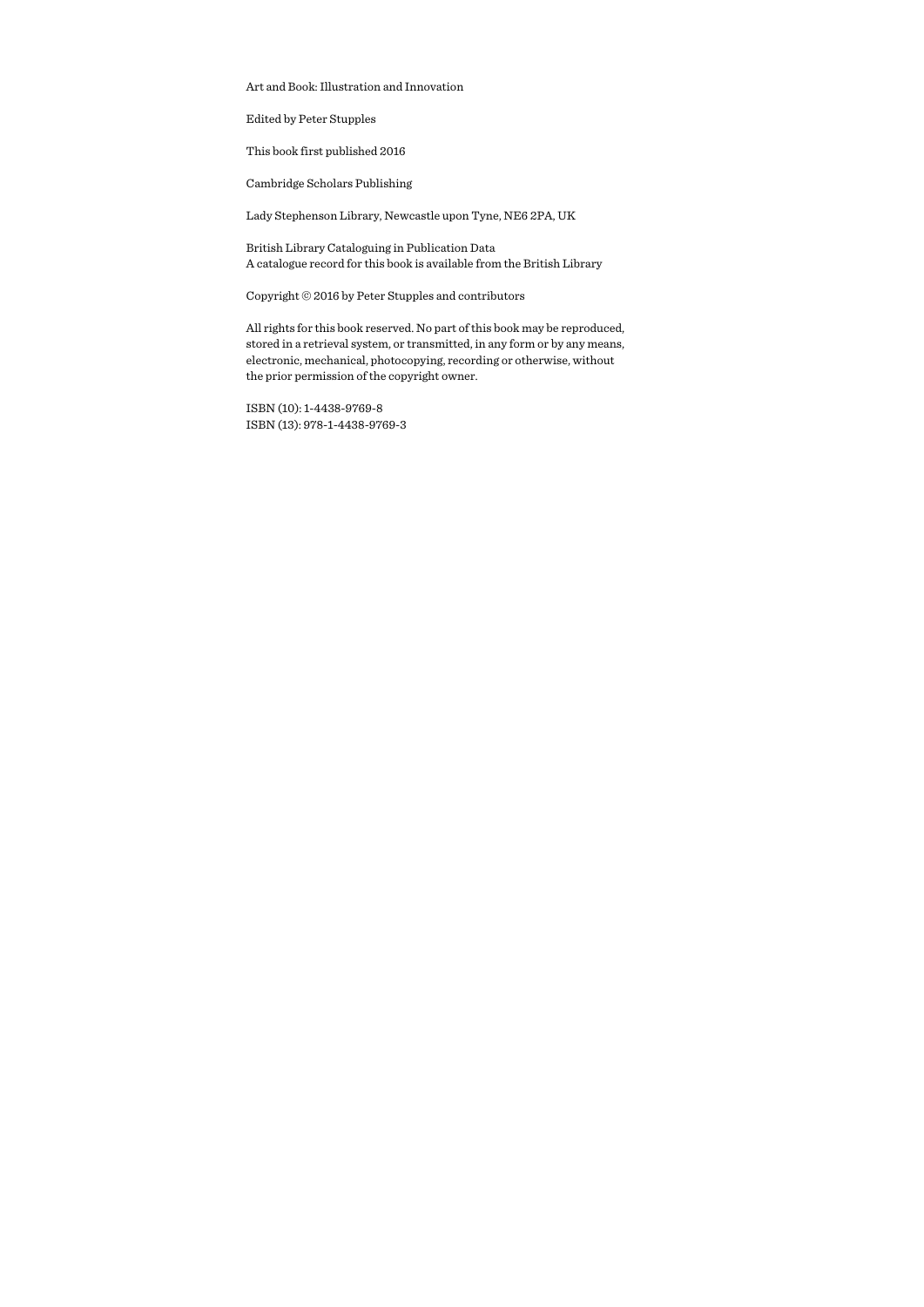## **CONTENTS**

| Peter Stupples                                                                                                              |
|-----------------------------------------------------------------------------------------------------------------------------|
| "Full Steam Ahead!": A History of The Red Funnel, the Organ<br>of the Union Steam Ship Company 1905-1909<br>Michael Hamblyn |
| The Library as a Laboratory in the Search for New Perspectives:<br>The Artist-Librarian Marcel Duchamp<br>Monica Lausch     |
| Malevich and the Russian Avant-Garde Book, 1913-1914<br>Peter Stupples                                                      |
| The Burnt Book as Art Object: A Remedial Reading<br>Marion Wassenaar                                                        |
| Turning Point: The Aesthetic Genealogy of Picasso's Illustrations<br>for Reveredy's Le Chant Des Morts<br>Rodney Swan       |
| The Art and Science of New Zealand's First Design Textbook<br>Noel Waite                                                    |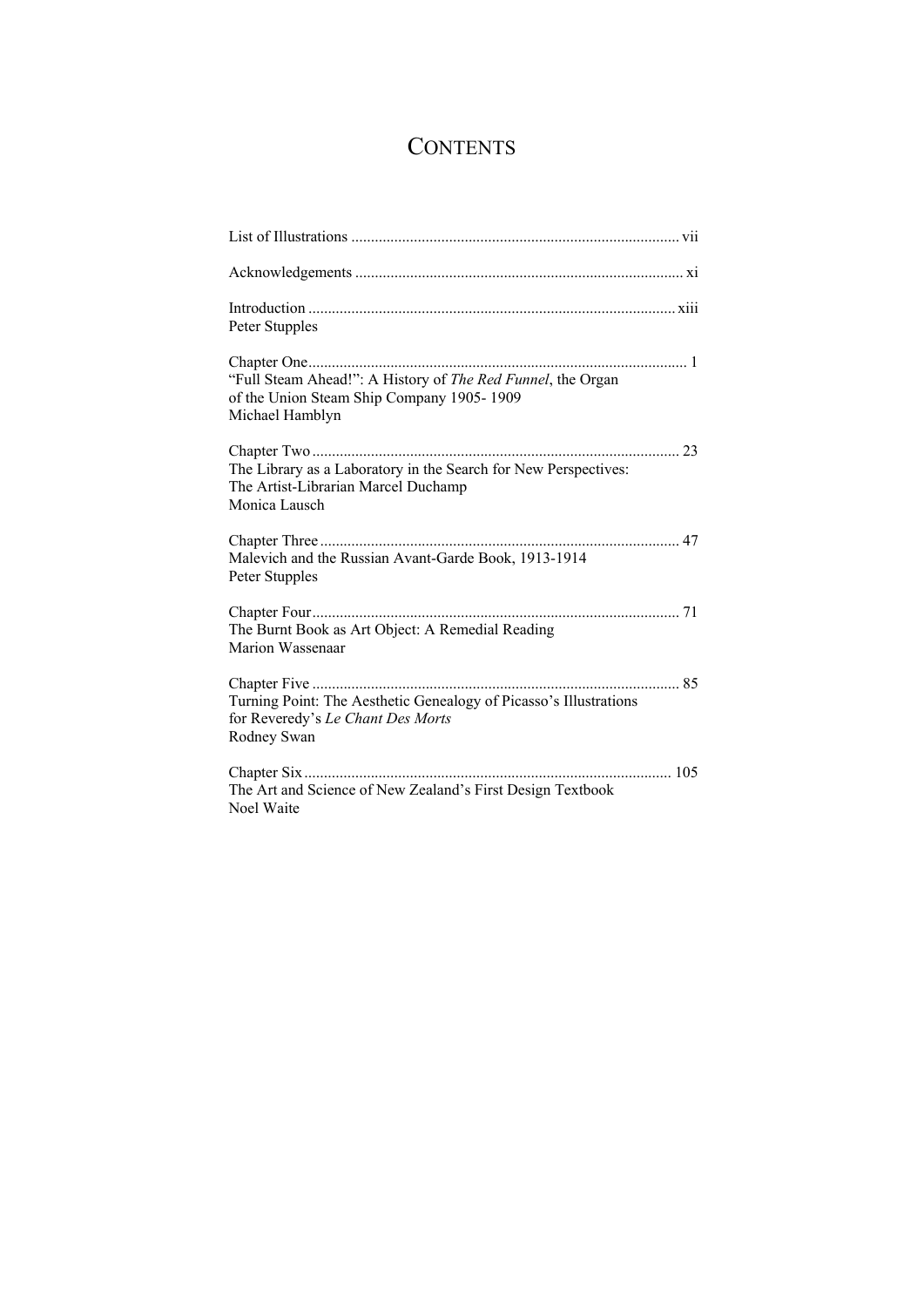| Contents |
|----------|
|          |

| The Descent to the Coffee Table                                     |  |
|---------------------------------------------------------------------|--|
| Richard Thomson                                                     |  |
|                                                                     |  |
| The Naughty Nineties, Moveable Book Prototype (1981) and Multimodal |  |
| Books in Tertiary Graphic Design                                    |  |
| Lesley Kaiser                                                       |  |
|                                                                     |  |
| The 3d Printed Book: Towards a New Hypermedia                       |  |
| Tom Burtonwood                                                      |  |
|                                                                     |  |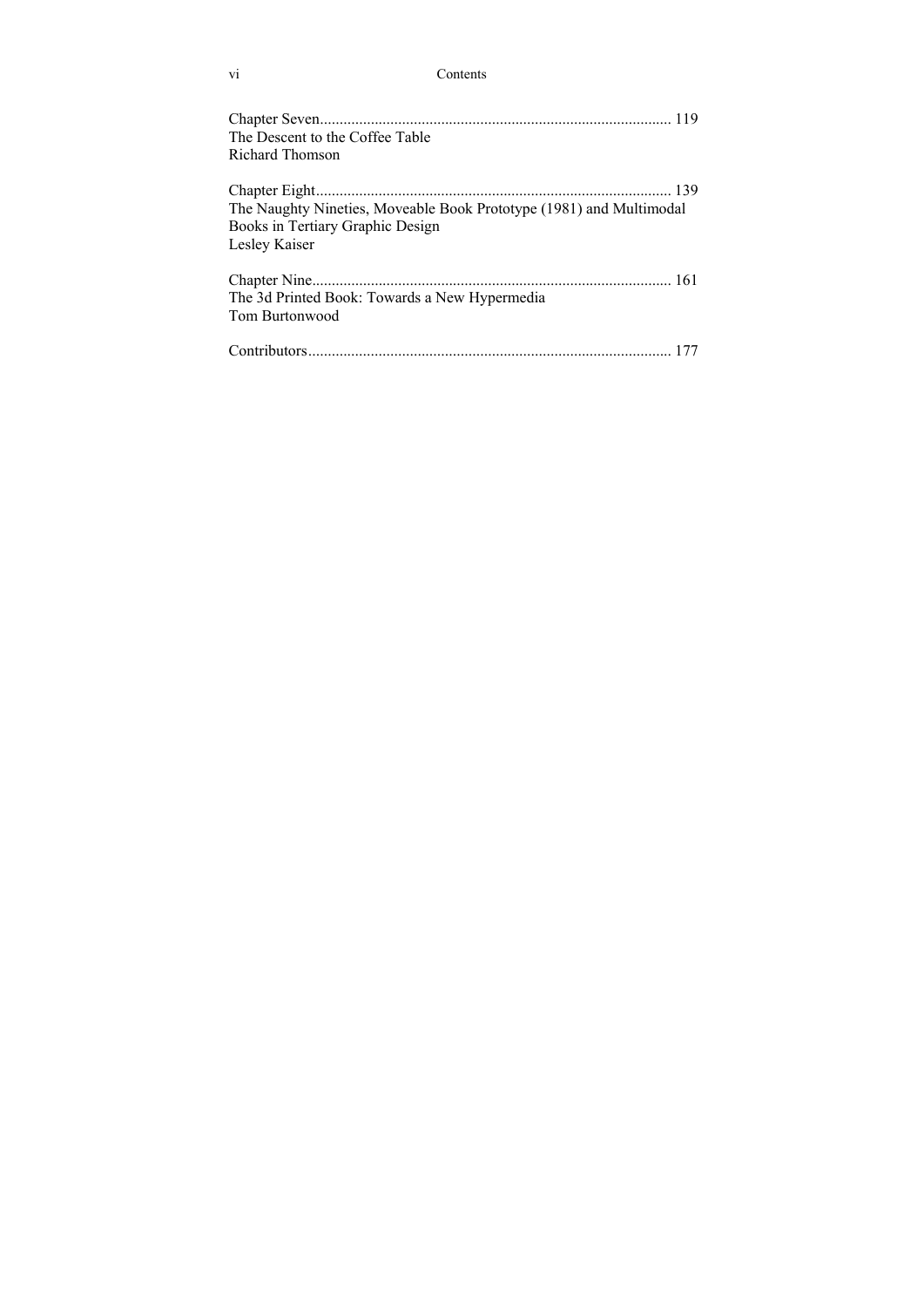### LIST OF ILLUSTRATIONS

- Fig.1-1. Cover of *The Red Funnel* 3:6, 1 January 1907, 17 x 25cm, courtesy of Hocken Collections, Uare Taoka o Hakena, University of Otago.
- Fig.1-2. Frontispiece by Robert Hawcridge to Edith A. Howell's stories, *The Red Funnel*, 1:3, 1 August 1906, 84. Courtesy of Hocken Collections, Uare Taoka o Hakena, University of Otago.
- Fig.1-3. Illustration by Robert Hawcridge, "The Sky-Fairy Watches Tawhaki," 17 x 25, *The Red Funnel*, 1:3, 1 August 1906, 85. Courtesy of Hocken Collections, Uare Taoka o Hakena, University of Otago.
- Fig. 2-1. Giuseppe Arcimboldo, *The Librarian*, c. 1566, oil on canvas, 97 x 71, Skoklosters Slott, Sweden.
- Fig. 2-2. Suzanne Duchamp and Jean Joseph Crotti (attributed), *Marcel Duchamp's Unhappy Readymade*, c. 1919-20, gelatin silver print, 11 x 7 cm (sheet). Gift of Virginia and William Camfield, 1983. © Suzanne Duchamp and Jean Joseph Crotti/ADAGP. Licensed by Viscopy, 2016. © Succession Marcel Duchamp/ADAGP. Licensed by Viscopy, 2016. Image courtesy of Philadelphia Museum of Art Library.
- Fig. 2-3. Marcel Duchamp and Enrico Donati, *Prière de toucher (Please Touch)*, Numbered edition of exhibition catalogue for *Le Surréalisme en 1947* (Paris: Pierre à Feu/Maeght), 1947, book with collage of foam rubber, pigment, velvet, and cardboard adhered to removable cover, 23.5 x 20.5 cm. Purchased with the Gertrud A. White Memorial Fund, 1995. © Succession Marcel Duchamp/ADAGP. Licensed by Viscopy, 2016. Image courtesy of Philadelphia Museum of Art Library.
- Fig. 3-1. Kazimir Malevich, *The Death of a Man Simultaneously in an Airplane and on the Railway,* 1913, lithograph on paper, 9.1 x 14. © The British Library Board C. 114, mm. 28 leaf 17.
- Fig. 3-2. Kazimir Malevich, Cover of *The Threesome (Трое)*, 1913, lithograph on paper, 19.8 x 18.3, © The British Library Board C. 105.a.7.
- Fig. 3-3. Kazimir Malevich, front cover of *A Game in Hell (Игра в яду),* 1914, lithograph on paper, 18.2 x 12.3, © The British Library Board Cup. 406.g.2/C. 114mm.41.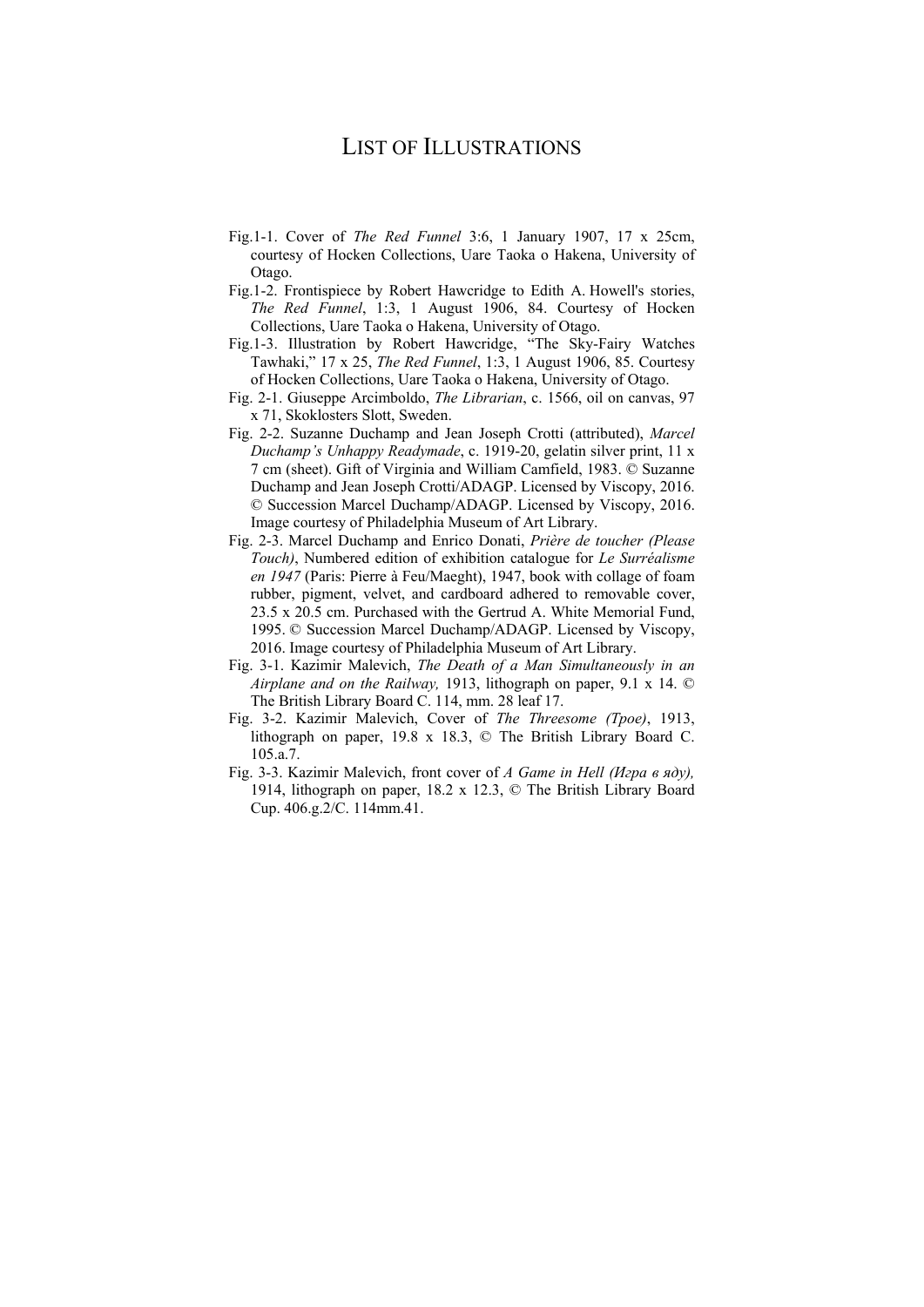- Fig. 4-1. Marion Wassenaar, *Dreamwork,* 2014, charcoal remains of Sigmund Freud's *The Interpretation of Dreams* in etched glass reagent bottle.
- Fig. 4-2. Marion Wassenaar, *Creative Flower Arranging,* 2011, photographic documentation of gasified charcoal book.
- Fig. 6-1. 'Front Cover,' *Second Grade Freehand Drawing,* David Con Hutton, Dunedin School of Art, Spreat Lith, Lithographed & photolithographed at the printing branch of the New Zealand Survey Department, Wellington (1881), acc. 41,474. Courtesy of Hocken Collections, Uare Taoka o Hakena, University of Otago.
- Fig. 6-2. 'Figure 1,' *Second Grade Freehand Drawing,* David Con Hutton, Dunedin School of Art, Spreat Lith, Lithographed & photolithographed at the printing branch of the New Zealand Survey Department, Wellington (1881), acc. 41,474. Courtesy of Hocken Collections, Uare Taoka o Hakena, University of Otago.
- Fig. 6-3. Drawing exercise, showing application to vase. 'Figure 5,' *Second Grade Freehand Drawing,* David Con Hutton, Dunedin School of Art, Spreat Lith, Lithographed & photolithographed at the printing branch of the New Zealand Survey Department, Wellington (1881), acc. 41,474. Courtesy of Hocken Collections, Uare Taoka o Hakena, University of Otago.
- Fig. 6-4. Anonymous student example demonstrating symmetry, pattern and colour based on abstracted floral design. 'Colour Floral Study,' *Second Grade Freehand Drawing,* David Con Hutton, Dunedin School of Art, Spreat Lith, Lithographed & photolithographed at the printing branch of the New Zealand Survey Department, Wellington (1881), acc. 41,474. Courtesy of Hocken Collections, Uare Taoka o Hakena, University of Otago.
- Fig. 8-1. Left: *The Naughty Nineties* moveable book prototype (1981). Right: The commercial editions of *The Naughty Nineties*. *A Saucy Pop-up Book for Adults Only* (1982), Intervisual Communications.
- Fig. 8-2. Example of student research incorporating paper-engineering: *The Book & the Brain* by Varnia Carter, 2012.
- Fig. 8-3. Multimodal Bookworks, 2013. Graphic Design year one students' work, AUT University.
- Fig. 9-1. Tom Burtonwood, *Orihon*, 2013, 3D Printed PLA plastic, CC-BY-SA.
- Fig. 9-2. Tom Burtonwood, *Folium,* a 3D Printed Book of bas-belief from the Art Institute of Chicago, 2014, 3D Printed PLA and TPE plastic, CC-BY-SA.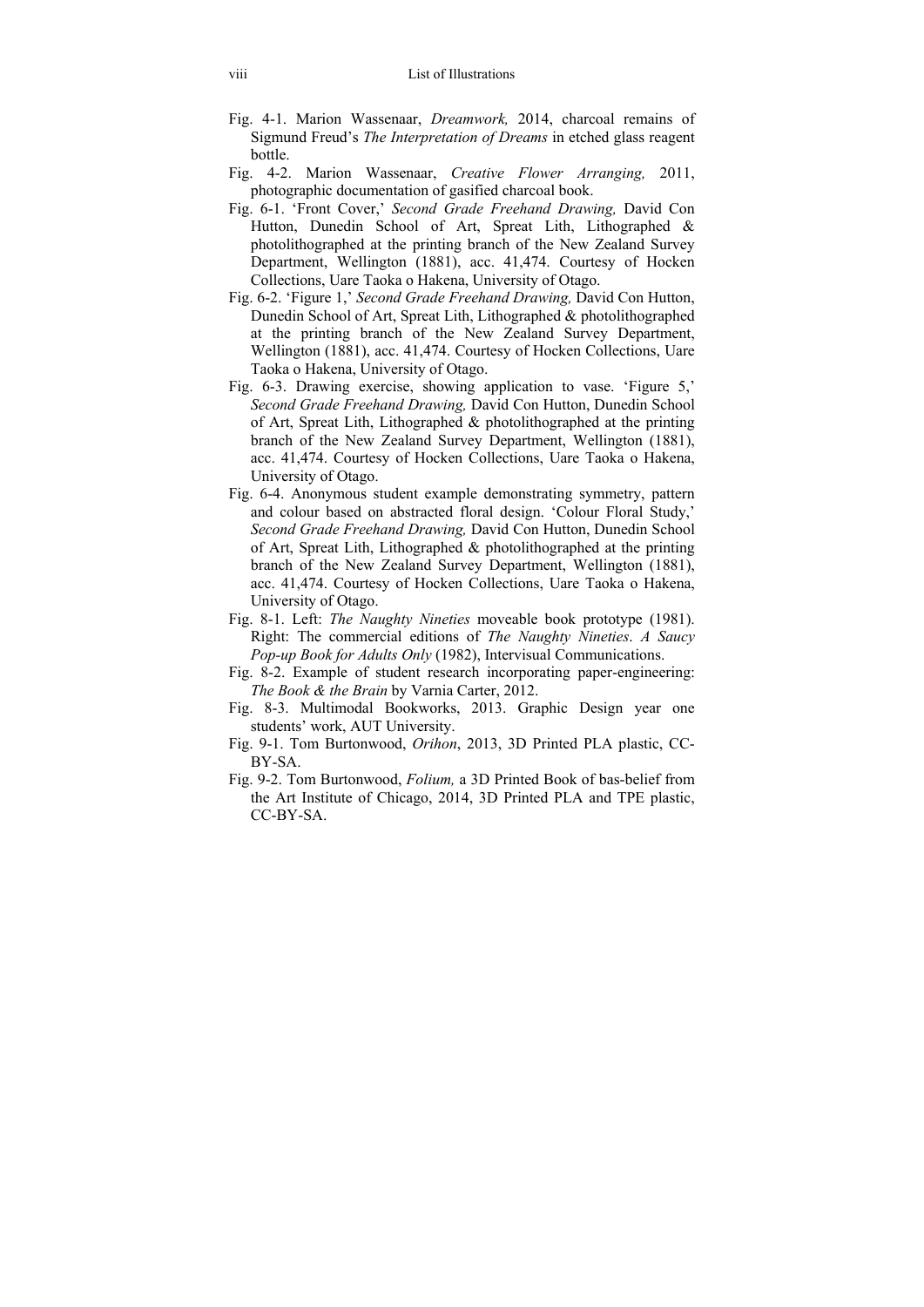- Fig. 9-3. Tom Burtonwood and Tim Samuelson, *Twenty Something Sullivan, Architectural Ornament 1881–1885*, 2015, 3D Printed PLA plastic, Public Domain Dedication.
- Fig. 9-4. Tom Burtonwood and Tim Samuelson, *Twenty Something Sullivan, Architectural Ornament 1881–1885*, 2015, 3D Printed PLA plastic, Public Domain Dedication.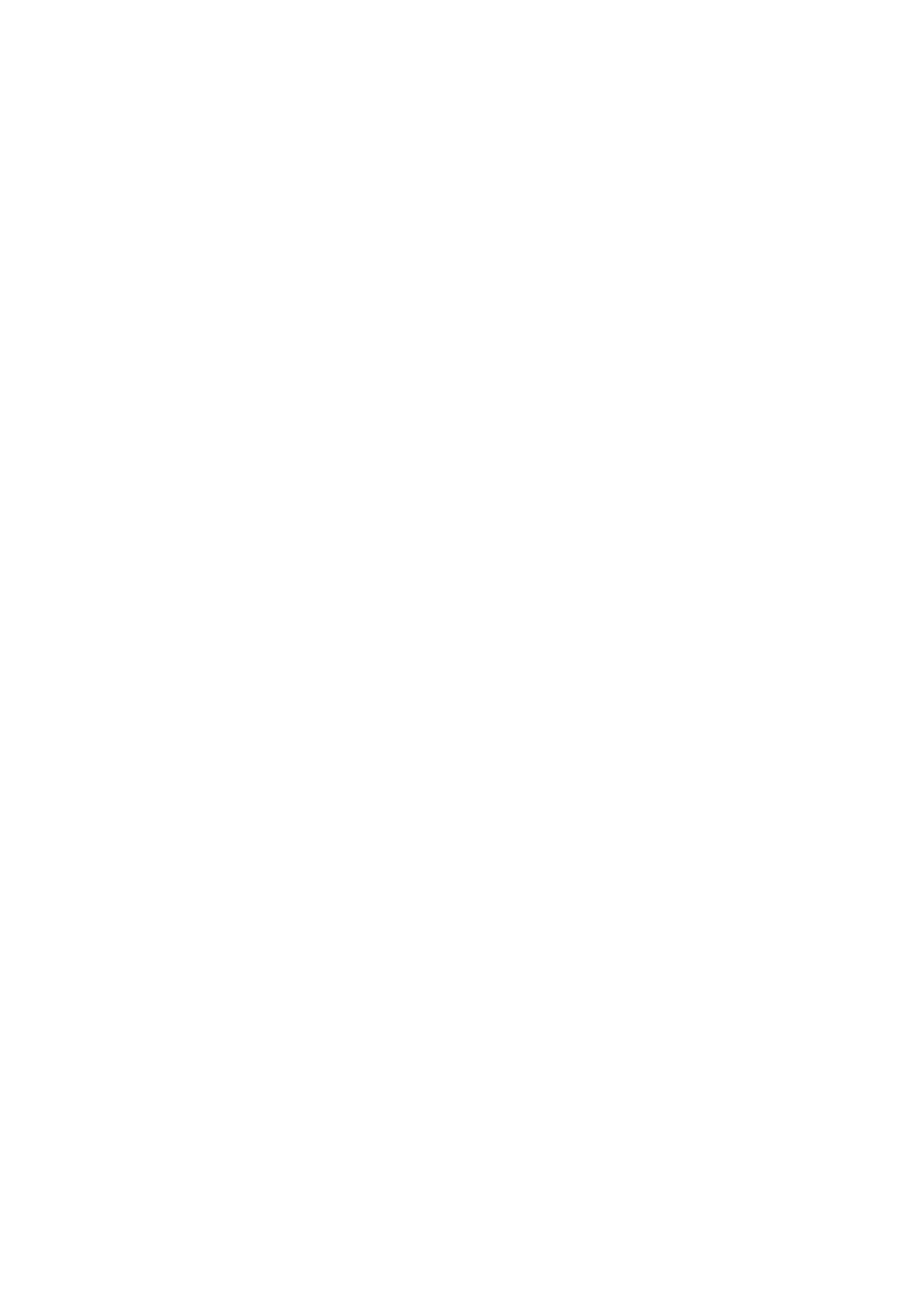### ACKNOWLEDGEMENTS

The Art and Book/Against the Odds Symposium was held in Dunedin, New Zealand, on October 16-18 2014. It was the sixth in an annual series of international symposia organised by the Dunedin School of Art at the Otago Polytechnic and departments at the University of Otago. The symposium was held jointly with the Otago Centre for the Book, University of Otago, which took 'Against the Odds' as its device. In the same year the city of Dunedin was making a bid for the title 'City of Literature' within the Creative Cities Network of UNESCO and the symposium was one of the many projects in support of that eventually successful bid. Events around the symposium demonstrated that the city did indeed have a thriving interest in the book through publishing, as well as possessing an array of libraries with significant and growing collections, that it also hosted a multiplicity of literary and book history events, supported by a strong tertiary educational sector with a research and development interest, not only in traditional and historical forms of the book, but also in taking a lead in new media forms of the distribution and promotion of the written word and its associated design, visual illustration and exemplification. The symposium and exhibition featured as events within the programme of the Arts Festival Dunedin.

The symposium was supported by the Dunedin City Council and, in particular, the Dunedin Public Library, which hosted the opening reception. Other institutions, such as the Hocken Library, the Special Collections and Otakou Press Print Room at the University of Otago, art galleries and bookshops within the city all opened their doors for TourTime, an afternoon event on the second day of the symposium. These institutions also participated as stakeholders on the symposium Steering Committee. Financial support was given by the Dunedin School of Art, the University of Otago, the Otago Community Trust and others.

A week-long exhibition was held in the Gallery of the Dunedin School of Art alongside the symposium, with works by many of the presenters, as well as examples of the publications of small presses. Outstanding among these artworks were the installations of Judith Poirier, professor of Typography at the École de design, Université de Québec à Montréal (UQAM) and Tom Burtonwood, Ryan Center Artist-in-Residence at the Art Institute of Chicago.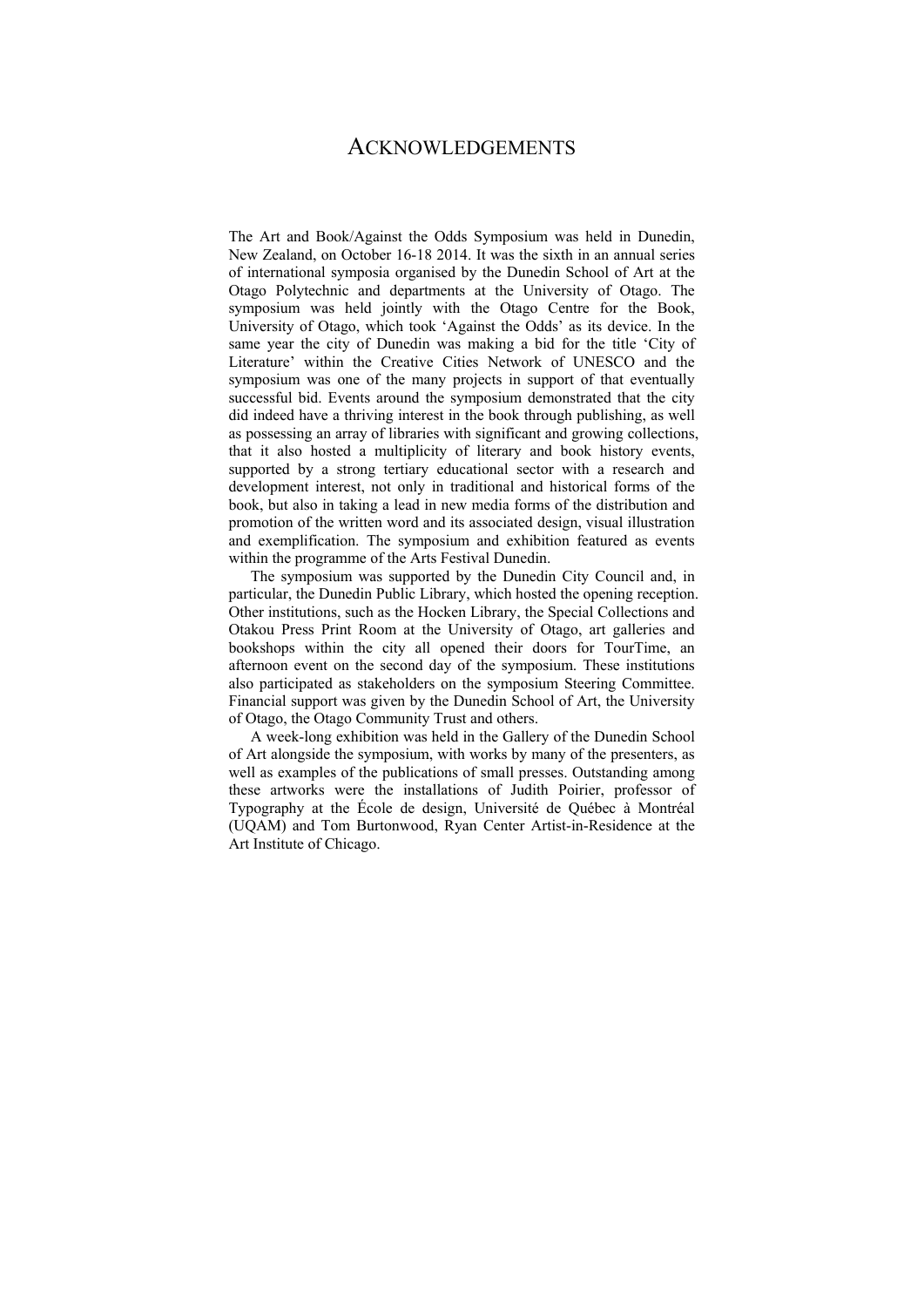Particular thanks go to Dr Leoni Schmidt, Head of the Dunedin School of Art, Dr Donald Kerr, Special Collections Librarian, University of Otago, Dr Noel Waite, Liz Knowles, Kay Mercer, Tony Eyre, Philippa Duffy, Nicholas McBride, as well as Professors Keith Hunter, Pro-Vice-Chancellor Sciences, and Brian Maloughney, Pro-Vice-Chancellor Humanities, University of Otago for their assistance in making the symposium such a successful interdisciplinary occasion.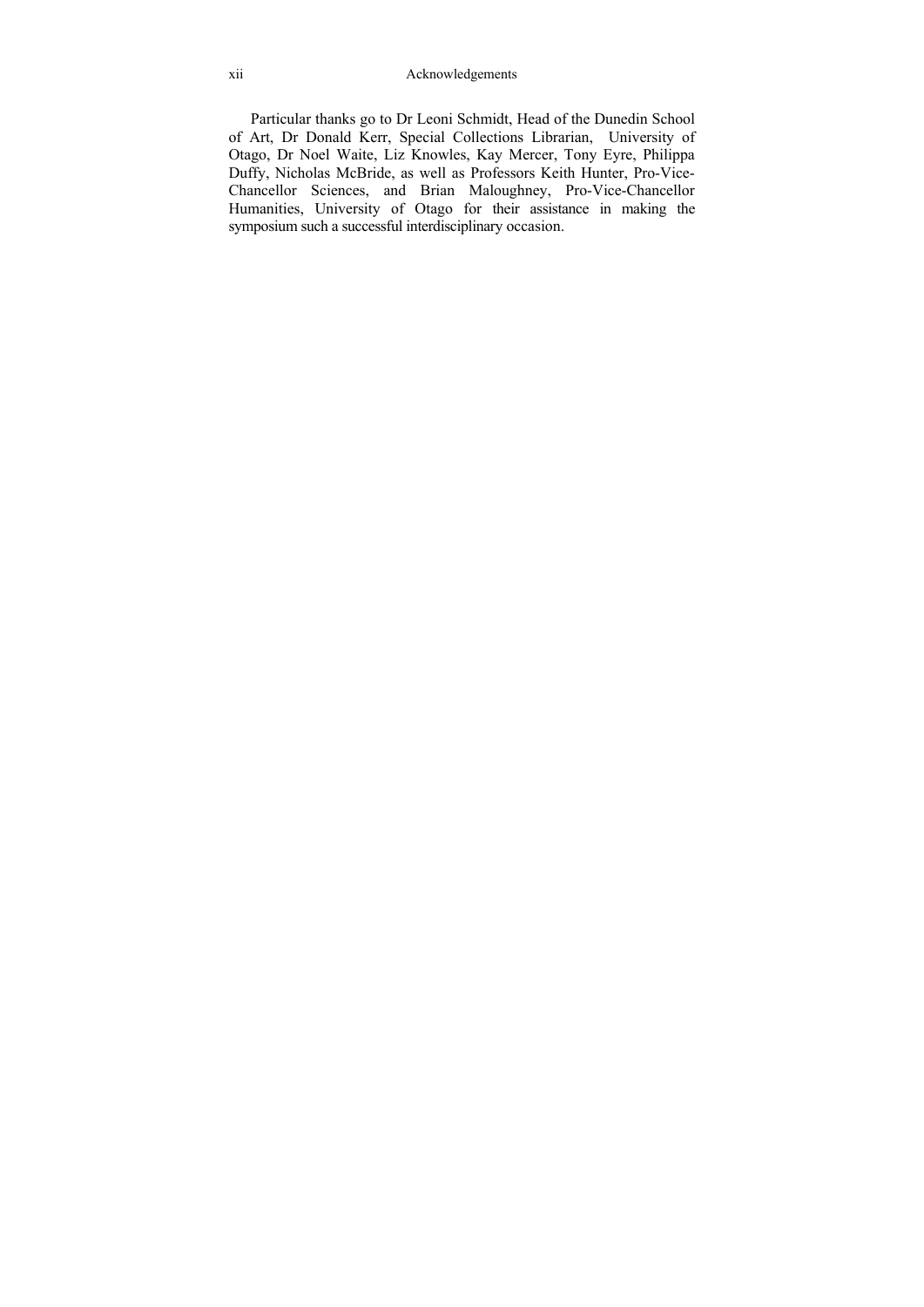### **INTRODUCTION**

rt and books have been inseparable from the beginning. The first signs standing for a linguistic concept, such as petroglyphs, were themselves a form of art: a mark standing for something other than its mere material self. We only know that these marks conveyed complex meaning, formed compound linguistic strings, a narrative, from the beginning of human settled civilisations, when the craft/practice was already far advanced, that is when marks standing for concepts, including numbers, were scratched onto damp clay tablets in Mesopotamia or onto bone in China. A

From this early conceptual mark making we can already talk of "books," the means to make and preserve a record—those fired clay tablets, rolled papyrus codices, calfskin parchments, bound sheets of paper. The very system of writing itself was an art form—first a pictogram, painstakingly etched or penned, then more hurriedly written in hieratic scripts that moved further and further from depiction, from pictorial beginnings into encoded information.

These crafted objects—books— made by specially trained members of a community, had great cultural value. They were made in scriptoria, scribes' rooms, usually attached to secular palaces or religious foundations. Being literate was a special vocation, often priestly or carrying high rank in a civil service, such as that enjoyed by Chinese scholar-scribes.

The textual signs were often elaborate, extended into a decoration or accompanied by a pictorial representation, the two forms, as it were, coming from each other, going into each other, being a pair of interintelligible marks, imparting a specific cultural significance to the bare script.

These "books" were copied. They were collected into "libraries," institutions that carried prestige for their political or religious owners, users, collectors. They held a record of significant transactions, the thoughts and wisdom of the culture, the history of a dynasty, the beliefs of a people, a priesthood. Libraries were catalogued. The catalogues catalogued. A written culture developed and flourished.

The cumbersome nature of early "books" was overcome with the development of printing on paper that continued the deeply embedded tradition of making the marks pictorial, the script an artform, the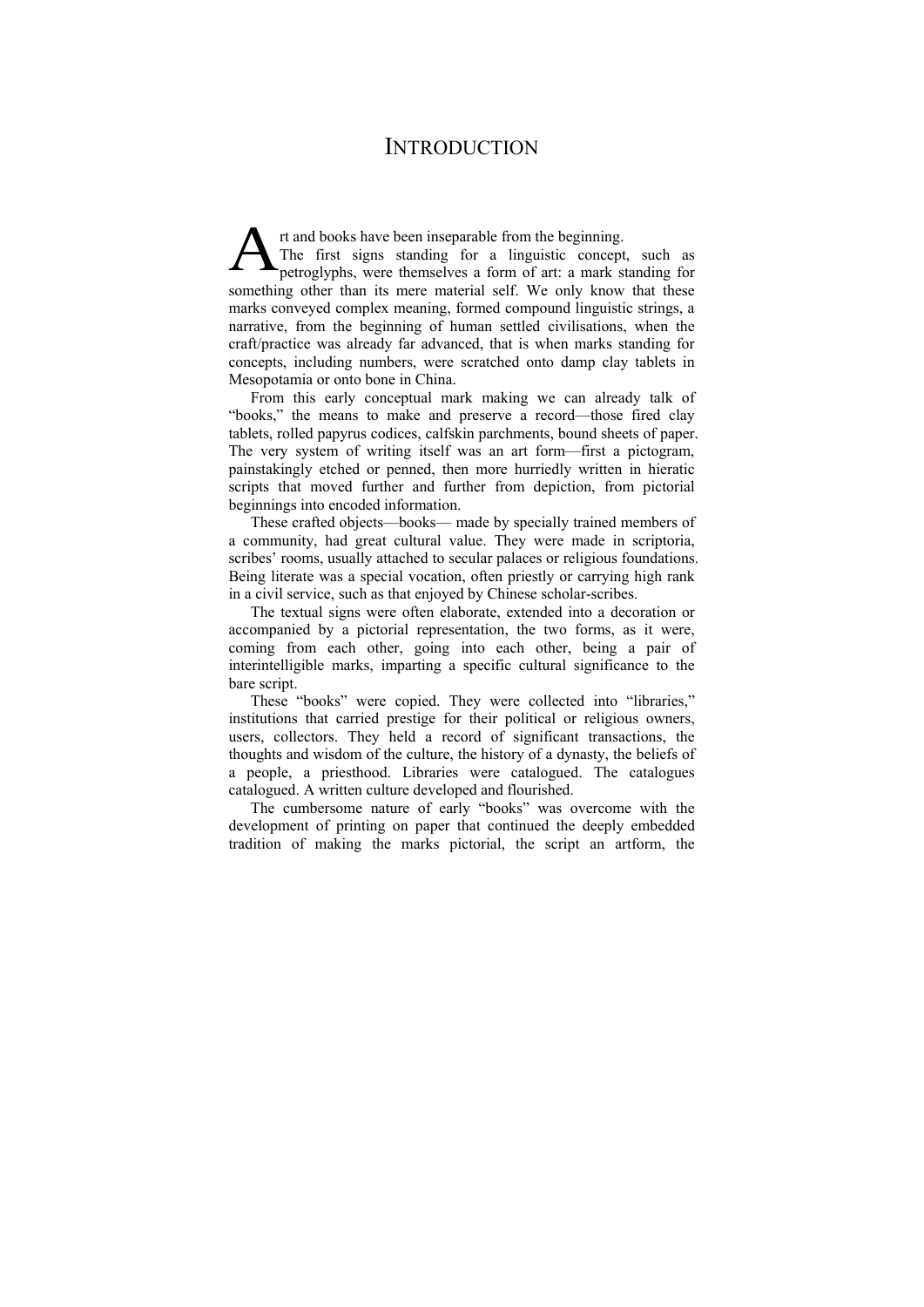illustrations at first printed from woodblocks. The scriptoria were replaced by printing presses and the scholar-clerks became publishers served by an army of printing workers.

In Europe books went from being rare, handmade commodities, available only in treasure houses of the learned and politically powerful, to become more common-place: the number of printed books in Western Europe went from two hundred million in the  $16<sup>th</sup>$  century to a thousand million by the end of the  $18<sup>th</sup>$ . In the nineteenth, with the social advance in literacy and print technologies, this number became uncountable. The book was now ubiquitous.

In the second half of the twentieth century, with the advent of computer technology, the death of the book was predicted, but it seems that the very opposite is now the case. Books are available to download, with their full-colour illustrations, including the facsimiles of parchments and codices, but in addition books are being printed in larger and larger numbers and in new forms, as the paper by Tom Burtonwood, in this selection of essays given at the Art and Book Symposium held in Dunedin in October 2014, makes clear. And the association of print and image, of print as image, as image in print, shows no sign of disappearing. On the contrary!

This book contains extended versions of nine of the twenty-seven papers presented at the symposium, a sample of the range of topics covered, from Modernist experiments of book creation and illustration to new versions of what a book might look like with the rapid rollout of new technologies, including 3D printing.

A number of papers presented the work of local, New Zealand, book publishers/presses, producing small run, books-as-art. In the exhibition that accompanied the symposium, these were represented by the work of Sally Hollis-McLeod (*Self-help Manual*, 2015), Wendy Kelly (*The Farm: An Anthology*, 2006; *Threads of Jason's Journey*, 2007; *From the Verge*, 2010), Judith Poirier (*Dialogue*, 2009; *Two Weeks-Two Months*, 2012) and Lynn Taylor (*365 Days*, 2010-11), as well as by the comics of Suzanne Claessen (*ShadowCostume/An Undercover Romance*), Andy Simionato and Karen ann Donnachie (*Fashion-Fiction*; *Who I Think I Am*; *Pink Laser Beam*). They are represented in this selection by Lesley Kaiser's extended essay on her pop-up books, that not only tells the story of this medium of the book arts, but also discusses technical issues of book-making as the foundation of tertiary-level courses in multimodal books, extending the range of the contemporary book but incorporating many of the craft skills of the past as options for the maker of the future.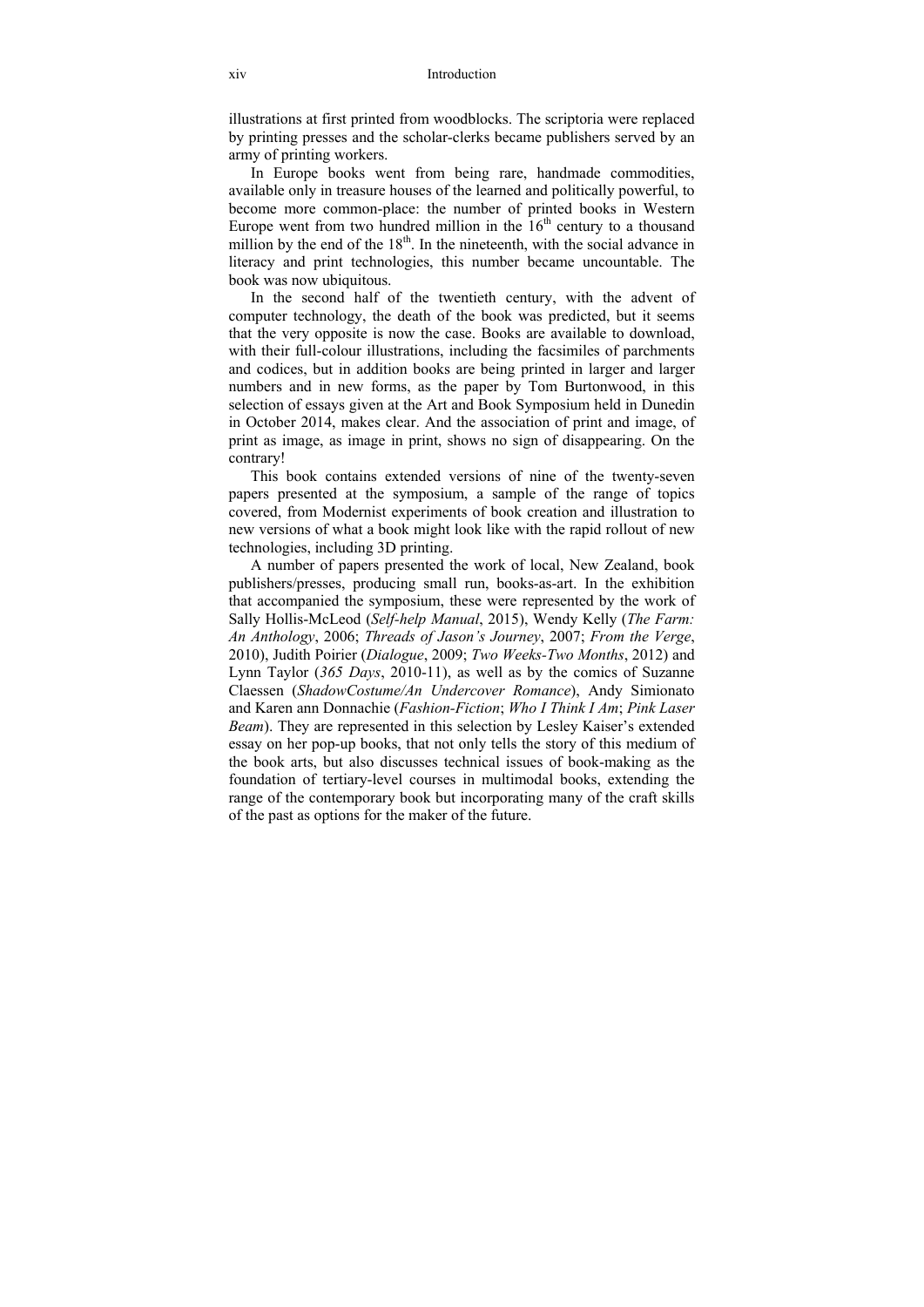Book illustration seemed a natural topic for such a symposium and this subject formed part of the spectrum of visual experiences available at the exhibition. Neil Emmerson showed an installation of a concertina book made entirely of lithographs printed on Chinese paper (*Lei Feng Mantra*, 1993). David Green, using a single-channel digital video, presented the work of the Kai Tahu artist Sandra Kellian, *Poutama* (1999), to give a visual sense of the artist gaining knowledge of her complex and hitherto insecure whakapapa (genealogy) as if seen through a series of clouded lenses. Here text and image were fused, but in the showing move against each other, hiding and revealing fragments over and over again, without resolution to a singular finality.

Peter Stupples' essay on *Malevich and the Russian Avant-Garde Book, 1913-1914* shows how the work of an artist, developing within its own pictorial biography, can tell its complex story against the grain of the book in which it appears, as if purposefully contrary to the tradition of "book illustration." This anarchic act was in keeping with the very notion of the Russian avant-garde book, to shake the foundations of tradition, and in shaking, shaking out the mind to be free to rethink the book, the visual, the idea, into a new space and with a new purpose—free-thinking for the future.

Picasso, rather than fighting the role of the illustrator, tried to join the visual with the text in the way he wraps his glaringly red marks tightly about the volume of Reverdy's *Le Chant des Morts*. Glyphs and fists and copulating signs of blood stain each page of verse, as if some Medieval scribe had cut his veins and let his blood run free before trailing his quill in the viscous liquid to laugh at death, to highlight sacrifice and make violence manifest. This avant-garde book, each page 42 x 32 cm, is radically defiant through the integration of art and text, quite contrary to Malevich's stand off from traditional illustration. This relationship is examined by Rodney Swan in his essay *Turning Point–The Aesthetic Genealogy Surrounding Picasso's Illustrations of Reveredy's* Le Chant des Morts.

In the exhibition, the Dunedin artist/printmaker Marion Wassenaar showed a charcoal book, a book burnt black, *Evolution of Industry* (2013), a copy of a book by David Hutchison MacGregor published in 1911, as a "response to the cyclical potential of disposable forms." The ideas behind the work are elaborated in her essay in this selection, *The Burnt Book as Art Object: A Remedial Reading*, ideas stemming from the writing of Malevich, in which she uses the words of the Russian artist to question the very notion of the archive, the book as repository of history and tradition.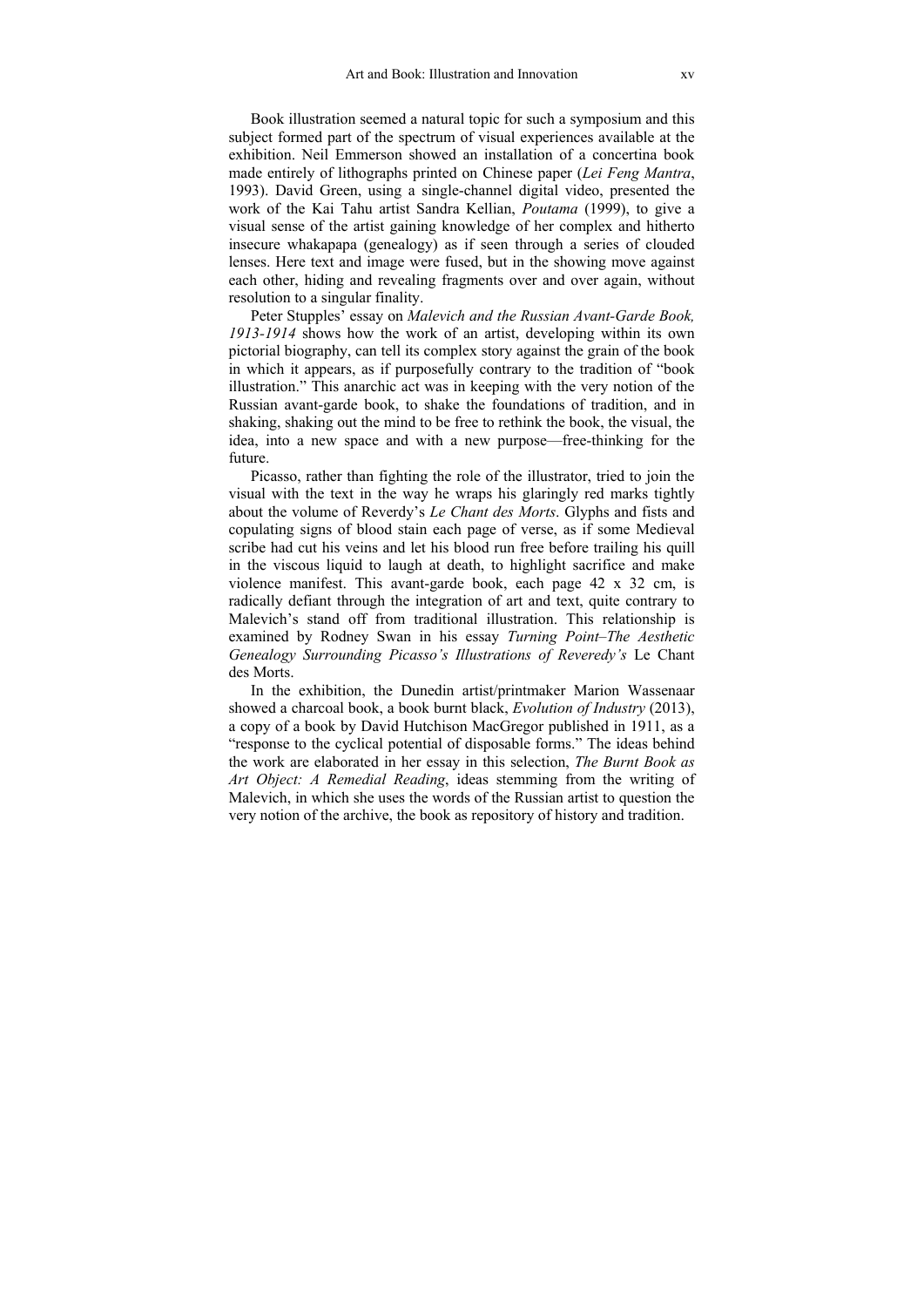### xvi Introduction

At the same time as Malevich was upsetting Russian traditions of book illustration and the archive, Marcel Duchamp was working as a librarian and finding that books on perspective from the  $16<sup>th</sup>$  century gave him ideas for creating Modernist artworks, as well as encouraging him to explore new "perspectives" on the work of art itself, leading to the "making" of his "readymades," a creative process that evolved into his role as seer or guru of art theory in the mid-twentieth century, when text and visual became surreal handmaidens in critical thinking, as anarchic as Malevich, but without his political, messianic edge. Monica Lausch has explored the role of the library in the early development of Duchamp's ideas in her essay *The Library as a Laboratory in the Search for New Perspectives: The Artist-Librarian Marcel Duchamp*.

A long way, both in geography and concept, even if not in time, are the four chapters that examine the relationship of image to text in New Zealand in the early-to-mid twentieth century.

New Zealand was a British colony established in the Antipodes in the mid-nineteenth century on islands remote from Europe, but the settlers brought with them varieties of European, particularly British culture, including the book. New Zealand publishing, art and design took its lead from Britain, reproducing a culture. When education foundations were established they were based upon British prototypes. Noel Waite documents the arrival of the Scot David Con Hutton as Provincial Drawing Master of Otago in 1870 and his establishment of the Dunedin School of Art the same year. Whilst initially using British textbooks to teach his charges, as an ambitious art educator he soon published his own manual, *Second Grade Freehand Drawing*, in 1881, photolithographed at the Printing Branch of the New Zealand Survey Department in Wellington. What Waite makes clear is that "art," in this colonial context, reproducing the current culture of industrial design of the "mother" country, meant technical drawing and the design of European ornamentation. Being in the remote South Pacific signified nothing as European taste prevailed and art was most decidedly in service to industry and settlement. Books looked and felt like British books, both in content and imagery.

This was still true a quarter of a century later when the *The Red Funnel* was published as a journal for clients of the Dunedin-based Union Steamship Company, explored in the essay by Mike Hamblyn. The rig of the journal, like that of the ships of the company, was British. Though a "literary magazine," the cut of the jib was middle-brow, meant for English-speakers in New Zealand, and throughout the Empire, passing their time reading pieces by, for example, the school-teacher Edith A. Howes, born in England, but since childhood living in New Zealand. Her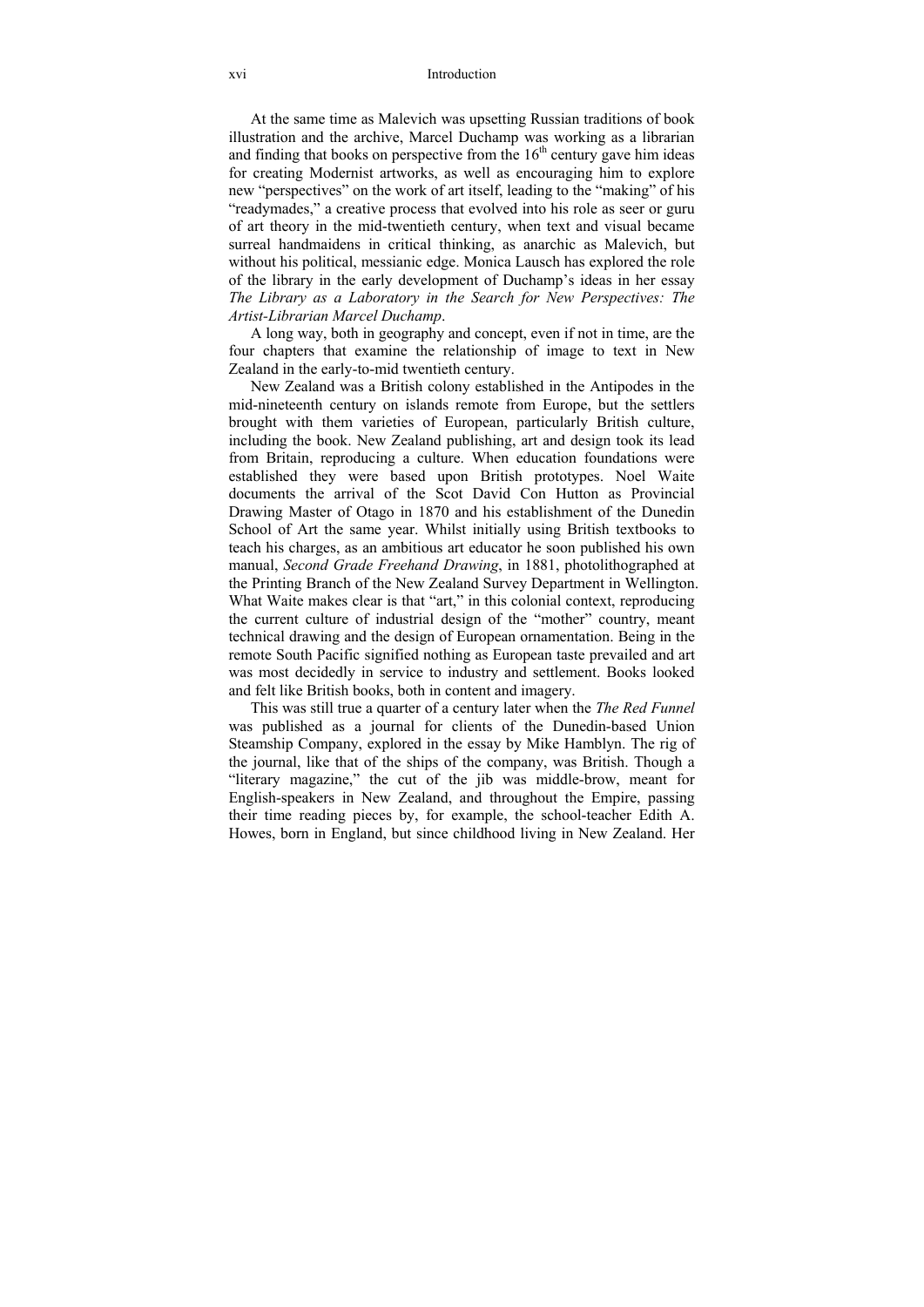stories were illustrated in *The Red Funnel* by the Yorkshire-born Robert Hawcridge, who lived in Dunedin and succeeded David Con Hutton as Master of the Dunedin School of Art. Though Maori were mentioned in Howes' stories it was as if they were transformed from a noble race of Polynesians with a proud ancestry in Aotearoa and Te Waipounamu into legendary creatures of exotic folklore, no different in character and treatment to the cultures of other "natives" found in the far-flung corners of Empire. A reminder, if such were needed, that books are cultural products, set firmly in traditions of time and place of origin—that origin often being the furniture of the minds of writer, artist and publisher.

Richard Thomson, in his essay *The Descent to the Coffee Table*, comments on the continued significance of British dominance in the publishing industry into the 1960s. In particular he takes as his field the publication of books that were not regarded by the critics and members of the book trade as "books," in particular the albums reproducing photographs of scenes of the New Zealand landscape that were meant to be placed on coffee tables as precious objects, displaying the beauty of bush and beach, snow-capped mountains and productive, but picturesque, agricultural plains. Such albums were given as presents, often to visitors from overseas. They were affirmations of the positive and exotic. They were by no means particular to New Zealand or even the British Empire, but a fashion in book production across the world where nations competed for the authentication of their cultural landscape.

 However, in the past twenty years, the book has been subject to the revolution in technology brought about by computers, and in distribution by the intertwined powers of globalisation and the internet. At first the book reeled as if in mortal spasm, but by embracing the technological revolution and using it to regain traction, the history of book has been reenergised. New Zealand is no longer distant from the world (and is no longer a colony in any Imperial sense) but conjoined with every other culture through the technical webs of the twenty-first century. Lesley Kaiser who teaches the design, production and illustration of the book at the Auckland University of Technology, exemplified this cultural break with the past in her essay. She describes the development of a course in the creation of multimodal books with the aid not only of contemporary computer technology but also a knowledge of the crafts that went into the making of books in the past and across a range of cultures. The book is now both ubiquitous and global

Yet those who hoped that the technical revolution had now exhausted its power of inventiveness were to shaken out of their complacency by 3D printing technologies, as Tom Burtonwood explains in his essay. Books of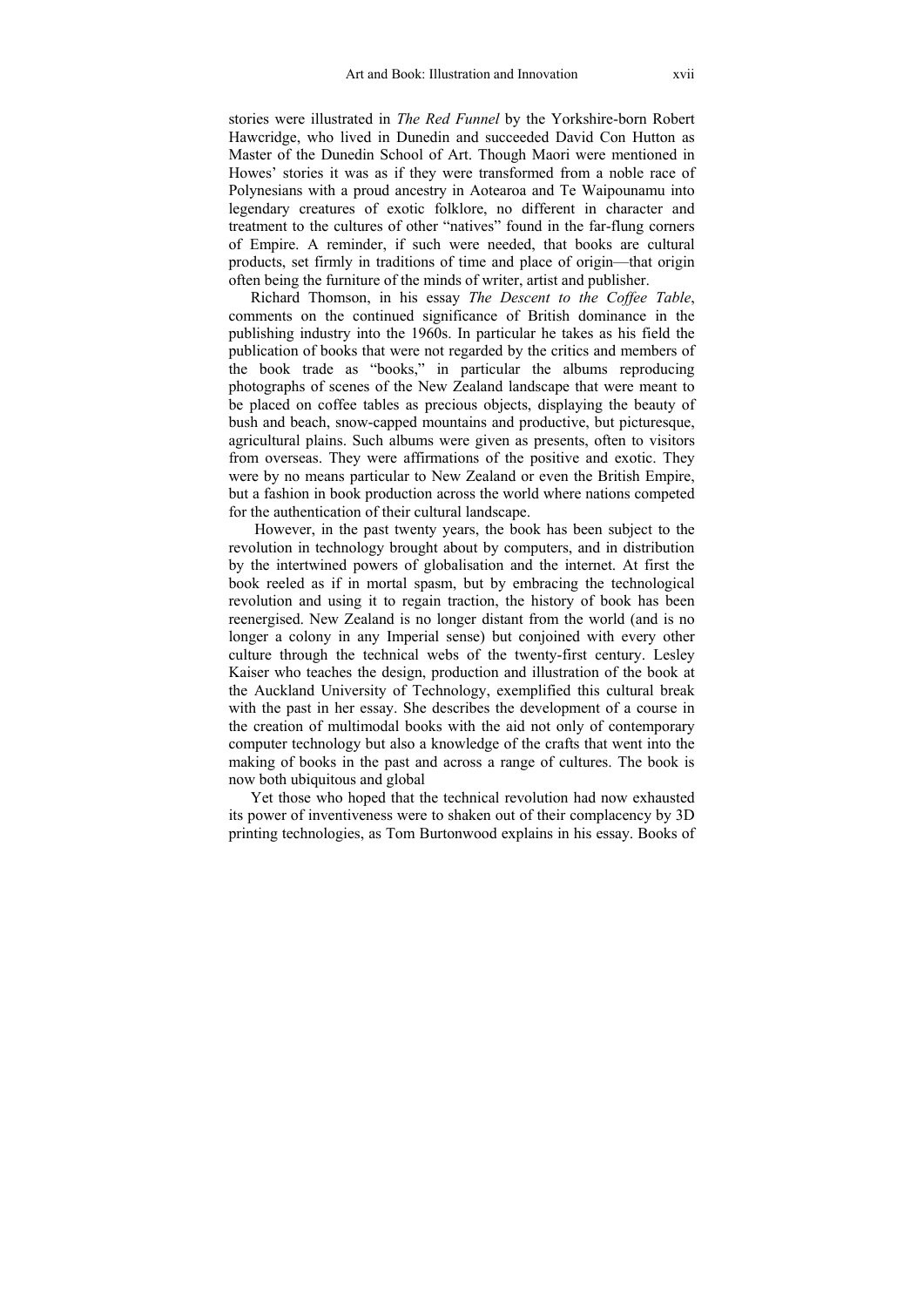three-dimensional artworks can now be produced that exactly copy every fold and contour of the original. Indeed, as Lucy Johnston has shown, in her compilation *Digital Handmade* (London: Thames and Hudson, 2015), CAD and CAM, laser-sintering and rotational moulding are being put to use in the art and design worlds to create works that often seem to be crafted as in the past but have been constructed with new digital skills. In their glittering array they are brought to us by Thames and Hudson through the medium of the traditional craft of the book, published, written and illustrated, but every artist/designer's section includes an essential link to their own website: the book has become the base camp for further expeditions to information and ideas beyond its covers.

The book is not dead. Its life is extended, revitalised. It is a necessary adjunct for creators, thinkers, movers and shakers in the astonishing world in which we now find ourselves. New chapters in that story begin here.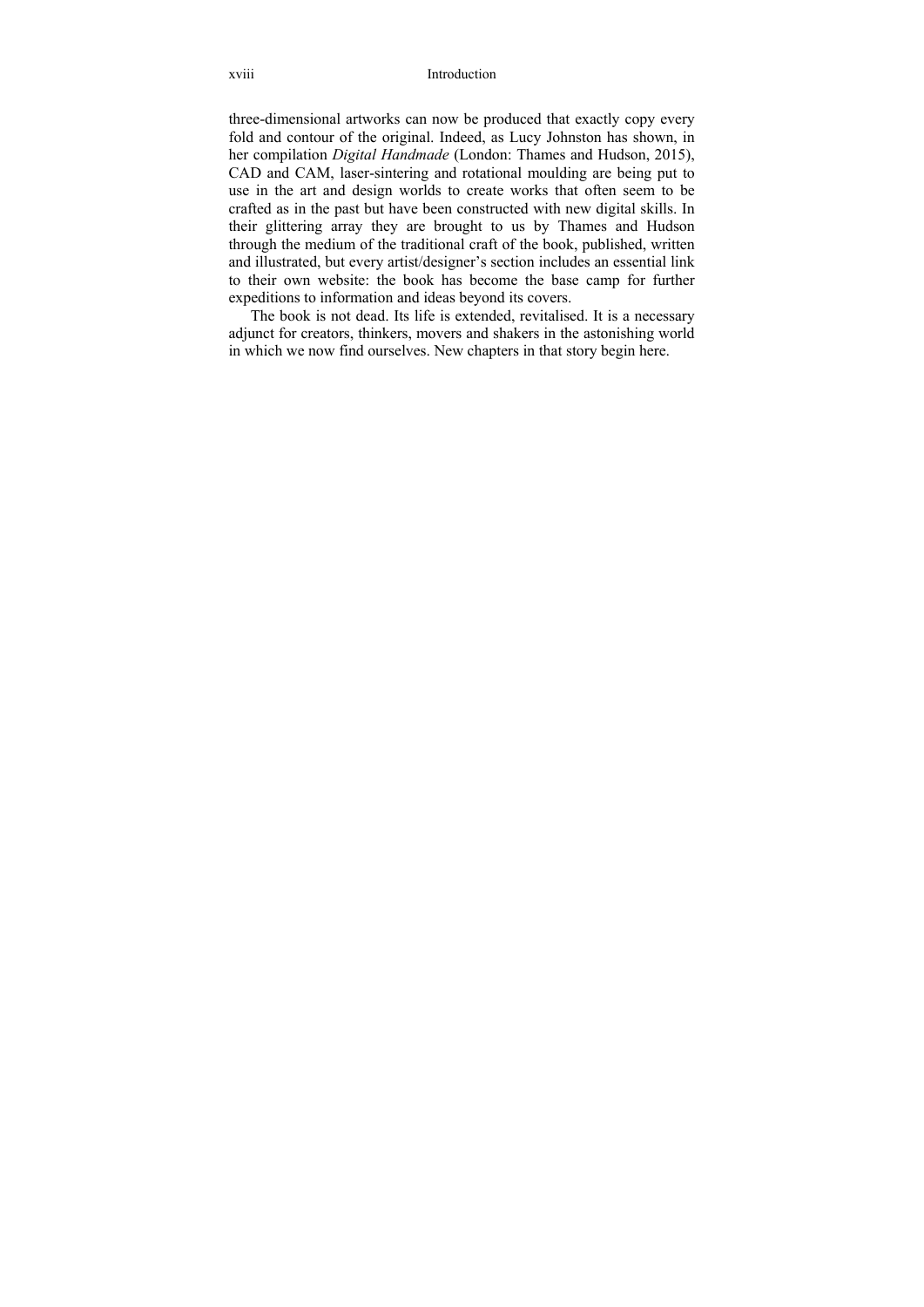### CHAPTER ONE

## "FULL STEAM AHEAD!": A HISTORY OF *THE RED FUNNEL,* THE ORGAN OF THE UNION STEAM SHIP COMPANY1905-1909

### MICHAEL HAMBLYN

*he Red Funnel*, published between 1905 and 1909, was a publication of the Dunedin-based Union Steam Ship Company. This magazine can be seen as a precursor to our modern in-flight and The Red Funnel, published between 1905 and 1909, was a publication of the Dunedin-based Union Steam Ship Company. This magazine can be seen as a precursor to our modern in-flight and travel magazines. While a variety of wr *Funnel* when writing about New Zealand's literary past, the magazine is little known.<sup>1</sup> This chapter hopefully corrects this situation, by being the first in-depth history of this magazine, describing its origins, growth and eventual demise.

At first glance, it may seem incongruous that a shipping company should publish a literary magazine. However, large corporations are often publishers. They regularly produce a variety of printed material: annual reports, prospectuses, advertising in a variety of formats, brochures, tickets and "in-house" magazines which are meant to inform employees, heighten morale, and entertain clients. Indeed, in the late nineteenth-century, the Union Steam Ship Company had commissioned passengers and journalists to write up colourful descriptions of the company's tourist cruises around the Pacific Islands. These accounts were reproduced in national and overseas newspapers. A major theme of this chapter will be to discuss why the Union Steam Ship Company took the publishing of publicity material from newspaper accounts gleaned from passengers' experiences, as well as those of journalists, to a higher level, when it commissioned a literary magazine in 1904.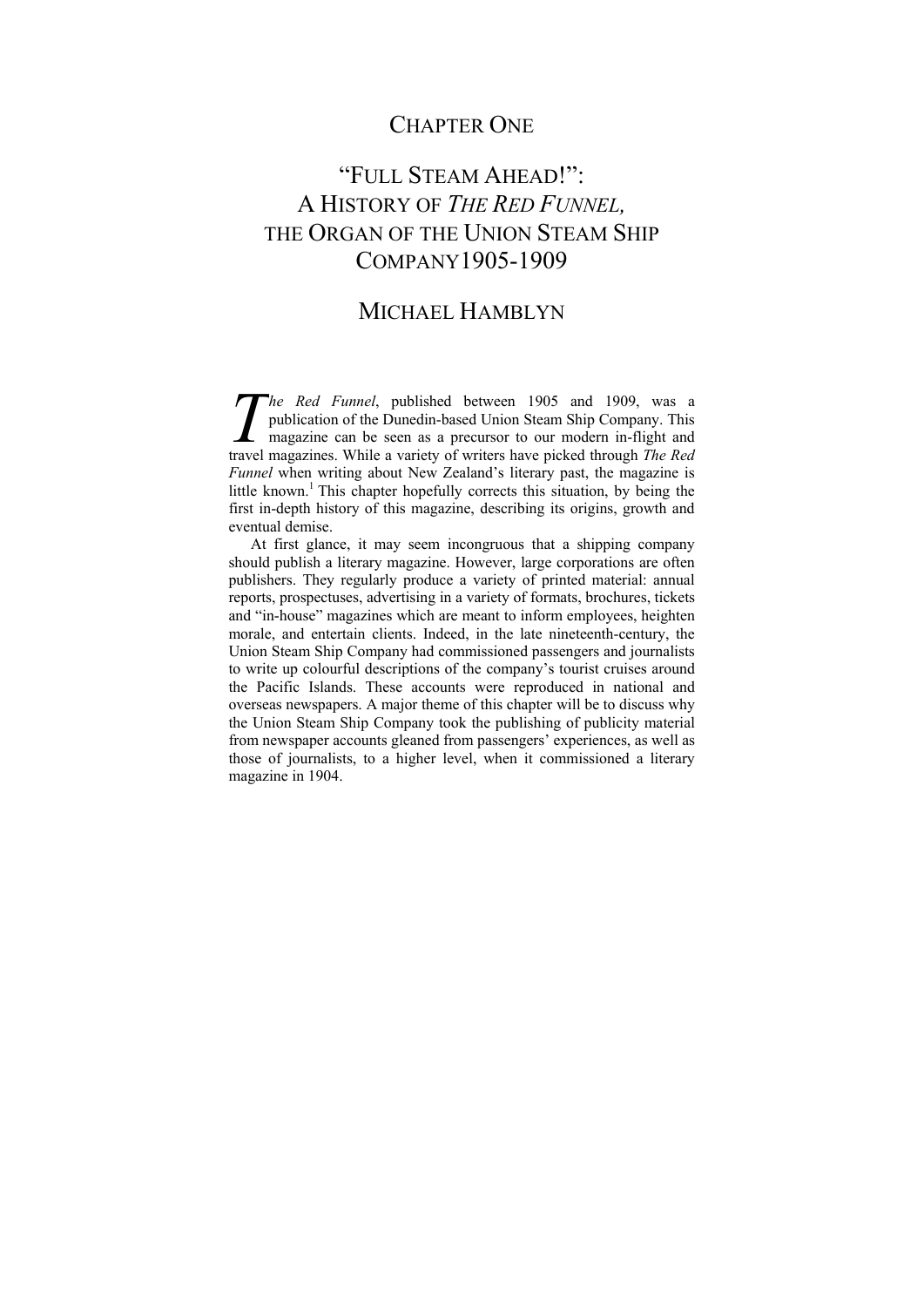

Fig. 1-1. Cover of *The Red Funnel* 3:6, 1 January 1907, 17 x 25cm, courtesy of Hocken Collections, Uare Taoka o Hakena, University of Otago.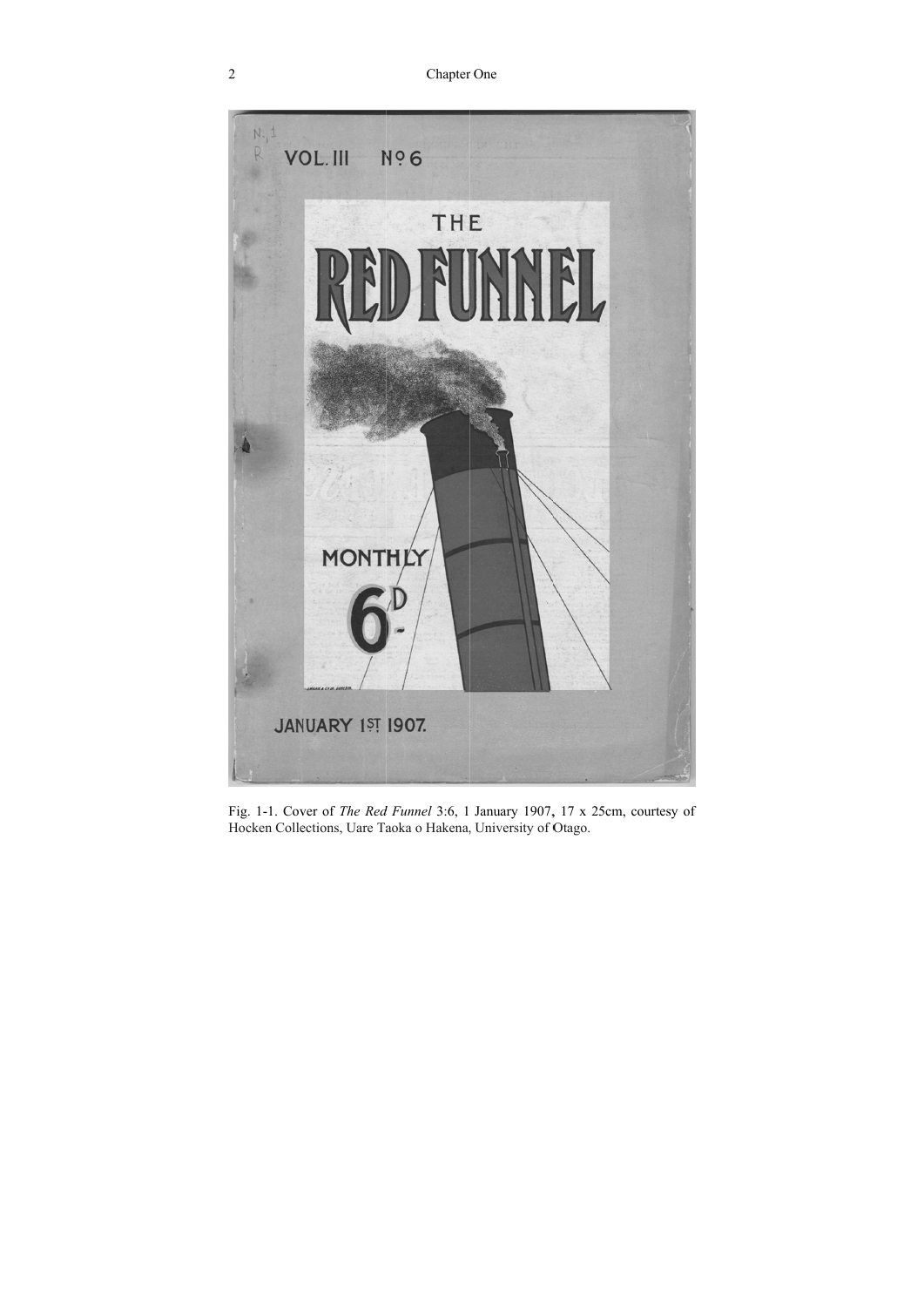### **Background: Mrs Forrest Ross**

In the late nineteenth-century, the Union Steam Ship Company publicised its cruises around the Pacific, and further afield, by inserting descriptions of its tours into national and overseas newspapers. The company commissioned passengers to write up descriptions of their travels. Unhappily, much of the work penned by passengers was not of a high standard, and so at the turn of the century journalists were approached to compile descriptions, which were also placed in a variety of newspapers. The principal journalist the company employed, and the only one I have been able to locate, was Mrs Elizabeth Forrest Ross, journalist and wife of the famed mountaineer and later First World War reporter, Malcolm Ross. Mrs Ross was first approached by the company in 1899, and asked if she would be available to take part in an excursion aboard the steamer "Waikare" in its forthcoming cruise around the Pacific Islands. In modern parlance, she was "embedded" by the company. In a series of letters and memos to Mrs Ross, the company made it clear what sort of articles it wanted. It needed "bright and brief descriptive comment," which could be sent to New Zealand newspapers, as well as to those in Australia, Great Britain and the United States of America. It is worth tracking through the correspondence which led to her appointment and the terms under which she was employed, as it threw light on what the company wanted and reflected upon what *The Red* became.

On the 20 June 1899, Mr T.W. Whitson, company secretary, wrote:

Dear Bessie,

We have had several applications from competent people to make the "Waikare" trip for the purpose of writing up an account of it for the press in exchange for a free passage. I have asked Mr Mills to give you the preference as I understand you are very desirous to go—and he has consented. I take it for granted that you can secure insertion of your description in several of the leading papers. I may mention that *Telegraph* in Sydney is willing to give us space for a really good descriptive article. What we want is an effectively written account of the trip, giving a little practical information, and drawing special attention to the objects of interest natural and human, with bright and brief descriptive comment. The tendency of most correspondents is to be too diffuse and florid, the consequence of which is that the reader's attention slackens off, and he gets tired of looking for the grain of wheat in the bushel of chaff. I feel sure that if you laid yourself out for it you could give just what we wish and keep him interested to the close. On that supposition we would re-issue it in pamphlet form as an advertisement for next year's trip, and you could enlarge it for that purpose with such matter as need not be included in a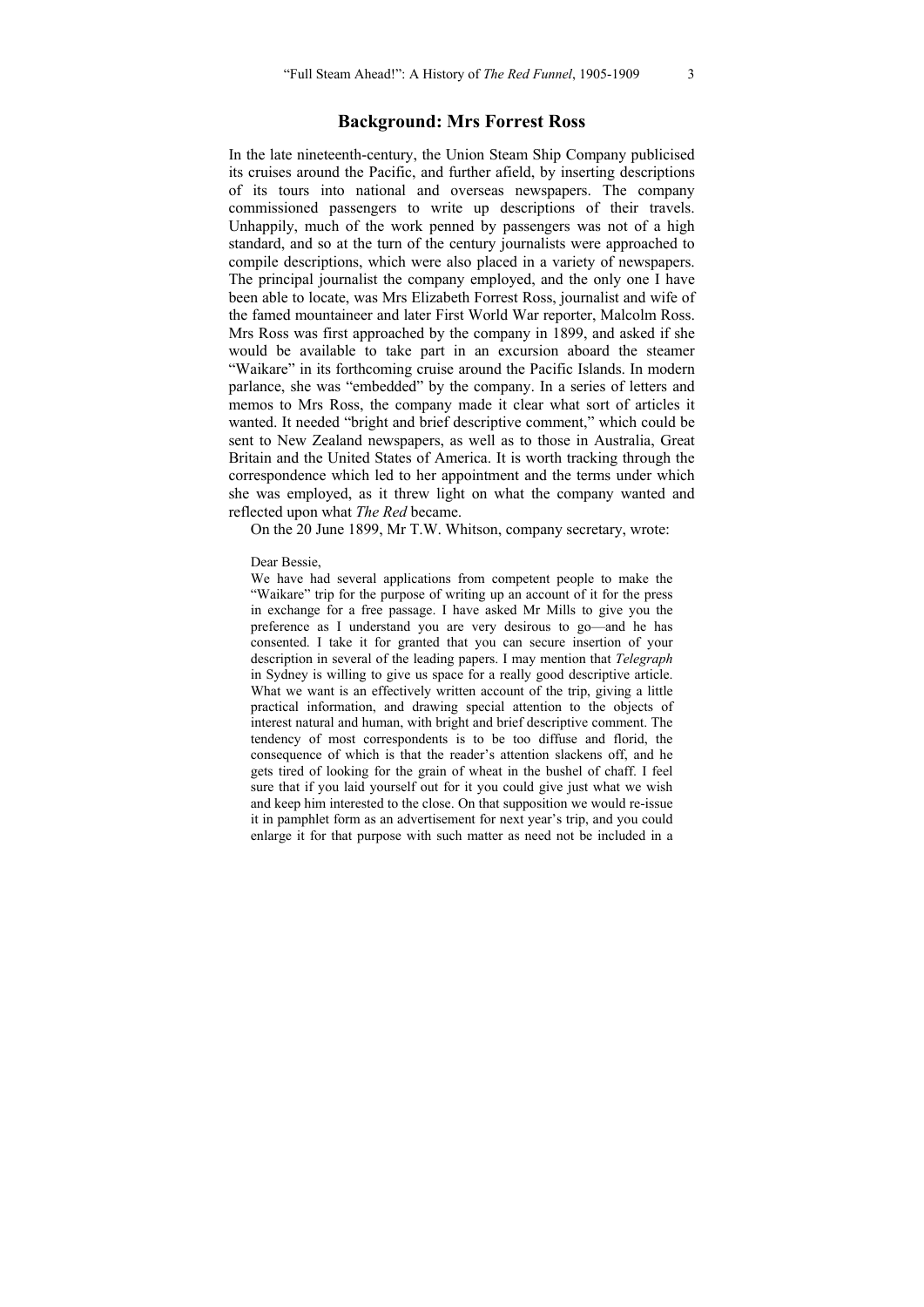newspaper article. The pamphlet would be fully illustrated. We have made arrangements with Muir  $\&$  Moodie (late Burton Bros.) for a series of photographs of the places visited, and you could work in union with Moodie so that your description would lead up to the views which we would select for reproduction.

Please think over the proposal carefully and wire me if you are prepared to undertake the work as indicated. The trip is a magnificent one—of endless variety, and offers an opportunity to distinguish yourself which may not occur again.

The "Flora" leaving Wellington on Monday 3<sup>rd</sup> of July will connect with the "Waikare" at Auckland.

Yours sincerely

(Sgd) T.W. Whitson. $<sup>2</sup>$ </sup>

Mrs Forrest Ross telegraphed the next day of her willingness to go and in early July Mr W. Whitson wrote to Captain Richardson of the S.S. "Waikare," saying:

#### Dear Sir,

Mrs. Malcolm Ross goes as Literary Correspondent for half a dozen New Zealand and several Australian and English papers and as we are anxious that the descriptions should be effective and serve as an advertisement for future trips I should be glad if you will see that every facility is given to Mrs. Ross for writing, and also for seeing what goes on that it would be an advantage to report.<sup>3</sup>

 In late June 1899, Mr Ross wrote a letter from the Christchurch Press Company Ltd to Mr Whitson, supporting his wife's opportunity of going on the "Waikare", although he admitted that:

Your letter offering Bessie the chance of going in the "Waikare" came as a surprise. Immediately on receipt of it I telegraphed the principal New Zealand newspapers about accepting articles.<sup>4</sup>

 These included the *New Zealand Herald* (Auckland), the *Evening Post* (Wellington), the *Critic* (Wellington), *The Press* (Christchurch), *The Otago Daily Times* (Dunedin), and the *Daily Times* (Masterton). He went on to note that he was adding some Australian newspapers to the list but continued with:

I am sorry you did not let us know about the matter sooner, as I could have arranged with some American newspapers and American and English magazines for special articles and photographs. I will, however, still write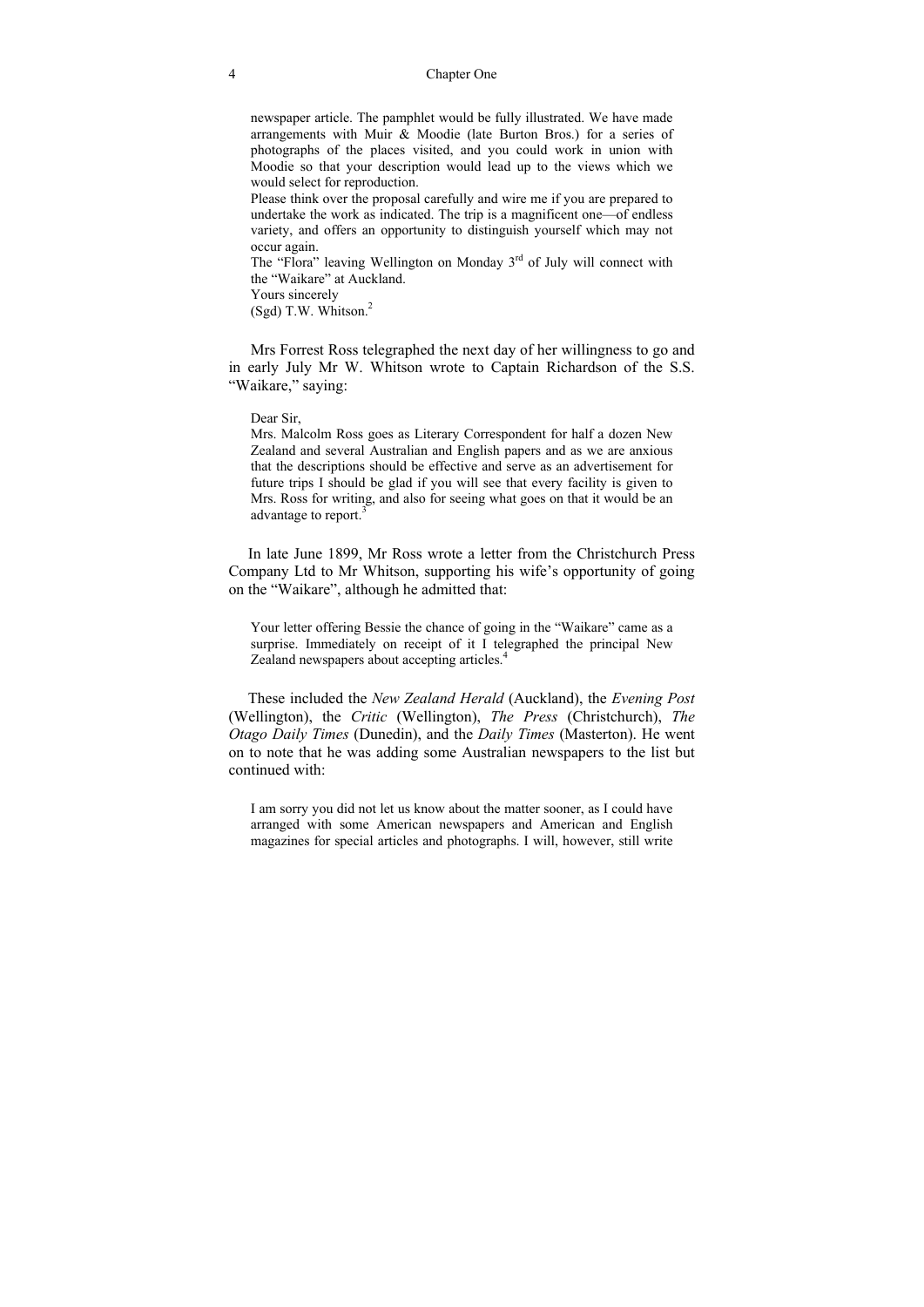to the Editor of the San Francisco Examiner and the Secretary of Reuter's Agency in London both of whom were so highly pleased with my work in Samoa…5

 Ross then noted that he hoped his wife would be well reimbursed, given that she was being taken from her Parliamentary duties and from her work on the newly established *Critic.* Malcolm Ross received a reply on the 26 June:

#### Dear Ross

I have your letter of  $23<sup>rd</sup>$  inst and note the papers in which Bessies (sic) description of the Waikare's trip will appear.

#### It continued:

While pleased to know they will be read by the subscribers to the principal New Zealand papers, you will readily understand we do not set much store on these for advertising purposes. New Zealand does not possess in large numbers the leisured class from which we draw excourtionists (sic) for such trips as the Waikare's. It is in places further afield that we are desirous of these being made known. Australia and England are the hunting-grounds to which we look for our tourists, so that an account in the Melbourne and Sydney papers is of greater value to us than any report published in the New Zealand press.

Bessie will appreciate it is not a question of filling so many columns. What we want is a descriptive people will read with pleasure interest and profit, one that will make the reader exclaim after perusal—well, that's a fine description of a splendid trip—I must try and arrange to make it next year"!…You say, rightly enough I daresay, that reports of last year's trip were not much to boast of, but they were those of the work of amateurs who went as ordinary passengers and paid their own fares, so that we could not control them in any way. This year it will be quite different and I am sure Bessie will justify her selection.<sup>6</sup>

 Accordingly, Mrs Ross wrote pieces describing the places of interest that the ship visited and what the passengers saw, as well as descriptions of the social life on board ship. There was a distinct class system aboard these vessels and Bessie's reports usually referred to the society women by name, how many children accompanied them, and the number of domestic staff in attendance—the maids went unnamed.

 This arrangement continued until the turn of the century and then there was a pause of some years, until A.A. Brown appeared and prepared the ground for *The Red Funnel.* Journalism was all very well, but by the early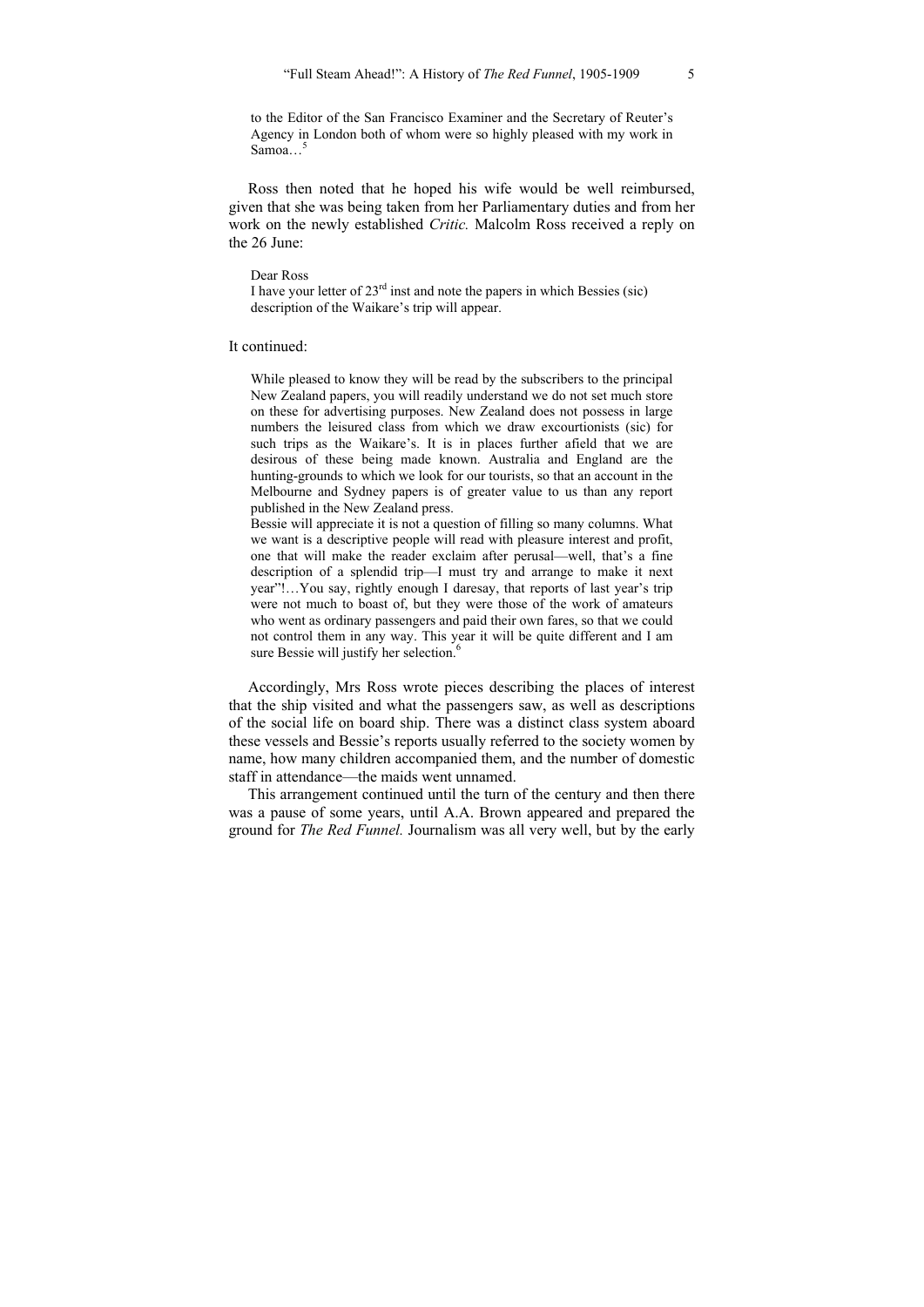years of the twentieth-century something more was needed. Enter *The Red Funnel,* whose emergence arose for a number of reasons.

 As already mentioned, large corporations are often publishers, either in their own right or by some *de facto* arrangement with independent writers or publishing houses. Also the company needed a new promotional vehicle, which happened to coincide with a period of commercial expansion. Other shipping corporations were producing "in-house" magazines, upon which *The Red Funnel* would be modelled. The Company had expressed dissatisfaction with "embedded" journalism, be it from passengers or from professional journalists, although no criticism was aimed at Mrs Ross. Finally, the demise of the *New Zealand Illustrated Magazine* in 1899 had produced a vacuum in the publishing scene, which *The Red Funnel* filled.

 Writing about the *New Zealand Illustrated Magazine,* Dennis McEldowney wrote:

The factual articles, however, were nearly all descriptive and there was virtually no social or political analysis or criticism. As in *Zealandia,* 'New Zealand' stood for 'scenic wonderland'; and for a more distinctive national identity they still looked to the Maori. With writers like Elsdon Best, James Cowan, Johannes Anderson, Apirana Ngata, there was more depth and accuracy than hitherto, but as J.O.C. Philips has said "This was not a multicultural movement; but one that answered strictly Pakeha needs—an effort to provide instant history and mythology in a new and unlettered land." Even this degree of nationalism faded, and the *Illustrated* lost its way, among articles about Windsor Castle and the Battle of Trafalgar, before its career was ended in 1905. The cue was taken up by its immediate successor, the *Red Funnel,* published in Dunedin by the Union Steam Ship Company but, it was made clear, as a literary magazine, not a tourist guidebook. It disclaimed any intention to be "local." "It is the ambition of its publishers to extend its circulation throughout the Empire." A strong Australian content, including articles on federal politics by W.A. Holman and serials by Ethel Turner, became dominant over time, supplemented by material from elsewhere in the Pacific and from Europe. The dream of an Empire-wide circulation proved a chimera and the *Red Funnel* folded in 1909.8

 Finally, the success of *The Red Funnel* can be attributed to the efforts and energy of A.A. Brown, an American who became its editor and manager.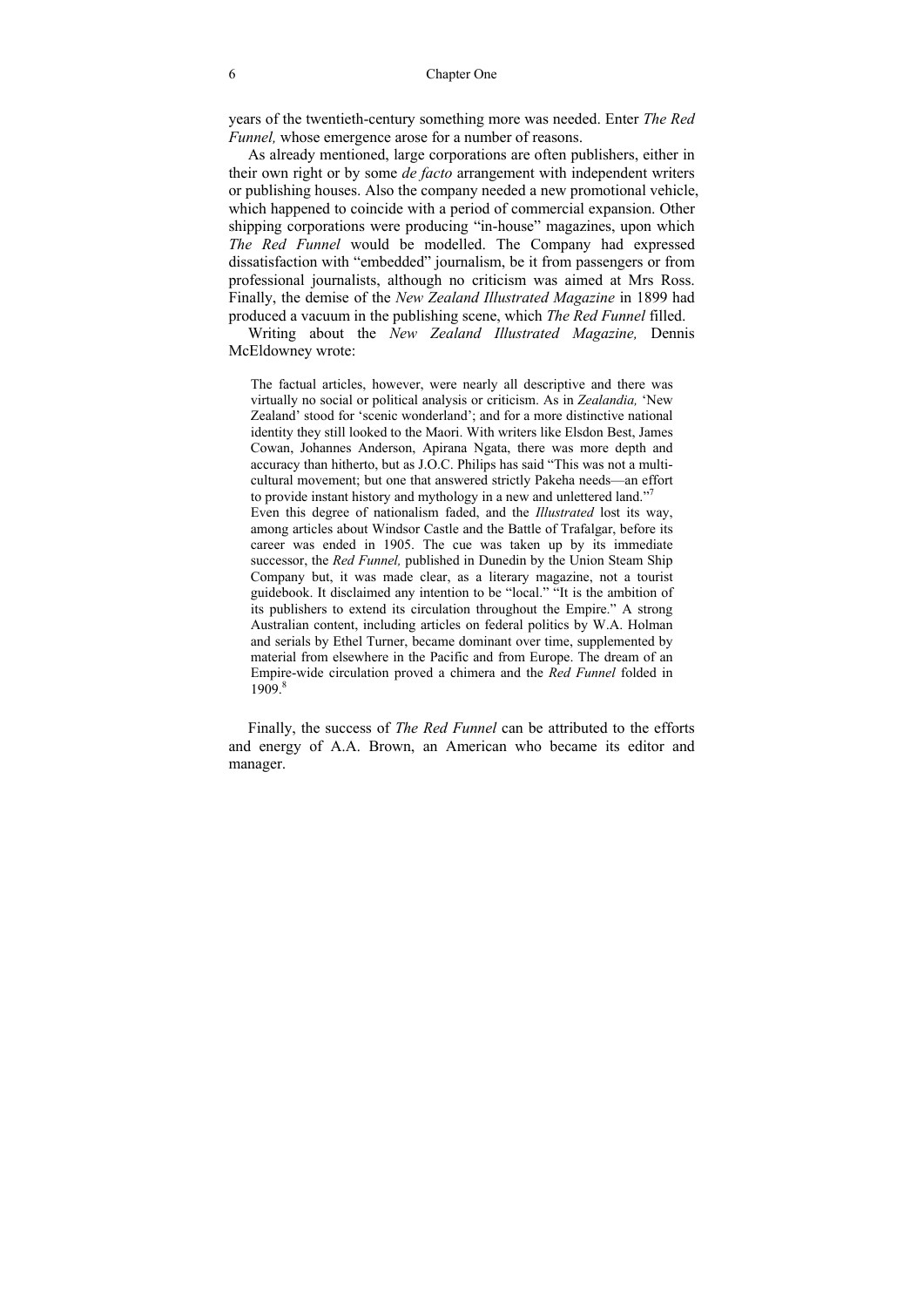### **Mr A.A. Brown and the Origins of** *The Red Funnel*

The origins of *The Red Funnel* lie with the American, Mr A.A. Brown, an official working in the insurance industry in Wellington. On the 23 June 1904, Brown wrote to Mr James Mills, Managing Director of the Union Steam Ship Company, suggesting that they establish a magazine, in which the activities of the company might be publicised. Quite why Brown chose the Union Steam Ship Company is unknown. It is possible that Brown had written similar letters to a variety of large corporations and the Union Steam Ship Company was the one which took him up on his offer. His letter read:

Dear Sir,

The suggestion herein is prompted by an extensive experience in conducting trade and transportation journals in the United States, where the great railway systems issue monthly magazine (sic) devoted to literature, travel, industry and the development of the particular system each magazine represents. Each of these several journals are more than self sustaining, and such representative publications as "The Four Track News" representing The N.H.C. & H.R.R., "The Big Four Gazette" representing the C.C.C. I & St. L.R.R., "The Setting Sun" representing the S.P.R.R. are most valuable and profitable properties, commanding a continuous advertising patronage from the many industries interested in furnishing supplies of every description from locomotive and rails to stationery for the office.

The magazines have for their chief object the education of the public to the comforts of travel, the splendors of contiguous scenery, the health producing quality of resorts, and I have no doubt they have contributed in no small degree to the abnormal development of travel in the United States. This leads to my suggestion. i.e., that such a magazine could with twofold profit be issued by the U.S.S. Co.

*Name*—I would suggest "The Red Funnel," to be published monthly.

*Advertising*—It would be a magnificent clientile (sic) among the providors of the U.S.S.Co. in N.Z., Australia, Tasmania, Samoa, Hawii (sic) and B.C. The co-operation of the C.P.R.R. could easily be depended on for a very considerable support as its contiguous territory is now being thrown open to the world. Its great mountains and beautiful streams furnish untold sport to the lover of the gun and rod, and such a magazine would be a valuable medium for the exchange of tourist information between the Southern Hemisphere and Canadian resorts. Its advertising pages could be filled with the announcements of manufactures of machinery, oils, tools, paints, glue, upholstery, ship chandlers supplies of all kinds, and everything entering into the operations and furnishings of a great S.S. line, including coal, etc. The field is too great to attempt to further itemize.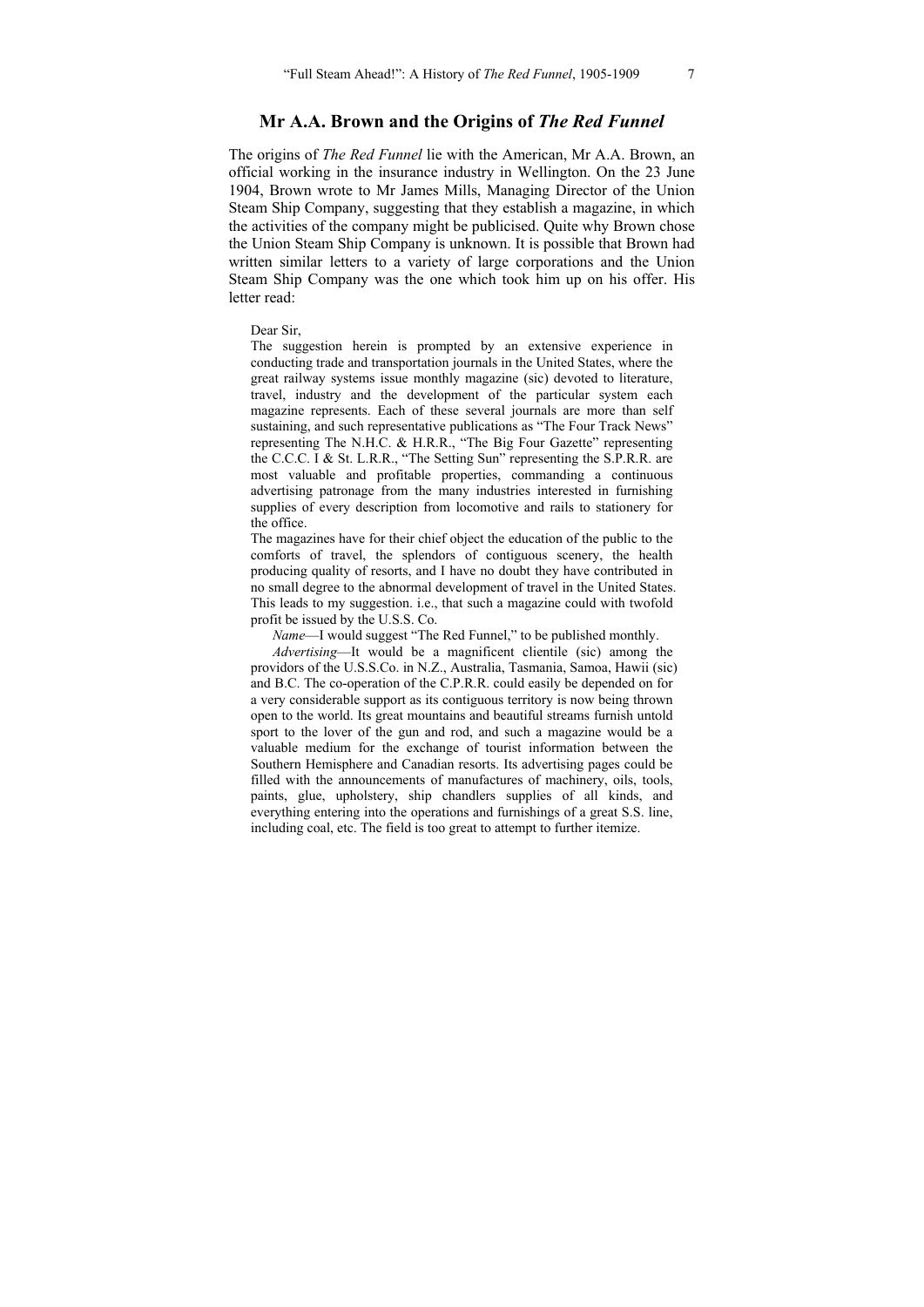#### 8 Chapter One

*Its character*—It should be edited with as great care as the popular monthlies. It should be devoted to travel, scenic beauties of its contributing territories. Contributed articles from passengers with literary tastes (and their name is legion) illustrations (exterior and interior) of new vessels and modern S.S. developments, illustrated articles on the inception and development of the U.S.S. Company. Perhaps some attention should be paid to yachting, new patents relating to shipbuilding, literature, editorial notes, etc.

*Circulation*—The distribution of such a magazine should be upon the vessels of the U.S.S. Company and should equal the saloon travel of the fleet. Each edition should be executed in the highest style of the printers' art. Passengers would value such a magazine as a souvenir of their journey, and on taking it to their respective houses it would inspire others to travel to the profit of the Union S.S. Company.

Thus, briefly, have I outlined a monthly magazine and I would thank you for an interview that we might go fully into detail if you consider with favour the subject suggested.

Awaiting your reply I am with very great respect, Yours truly (sgd) A.A. Brown 88 Coromandel Street Wellington.<sup>9</sup>

 J. Mills wrote next day to the company's Wellington representative, saying:

Dear Kennedy,

I have had a letter from A.A. Brown of 27 Lampton (sic) Quay, Inspector of Agencies in N.Z. for New York Life Assurance Co. making suggestions with reference to a proposed publication in the interests of the Coy.

I daresay you know him, and if so I shall be glad if you will advise me what sort of man he is—as to appearance, personal surroundings, and probable capacity. He writes a very good letter, and if you think I would like the man, and he gives you the impression of being capable, it is probable I may entertain his proposals.

Yours truly  $(sgd)$  J.Mills.<sup>10</sup>

 On the 29 June, T.W. Whitson wrote to Mr Brown, acknowledging receipt of his letter and he continued:

The Managing Director has instructed me to acknowledge receipt of your favour of  $23<sup>rd</sup>$  instant, and to thank you for your suggestion that the Company should issue a monthly illustrated Magazine with a view to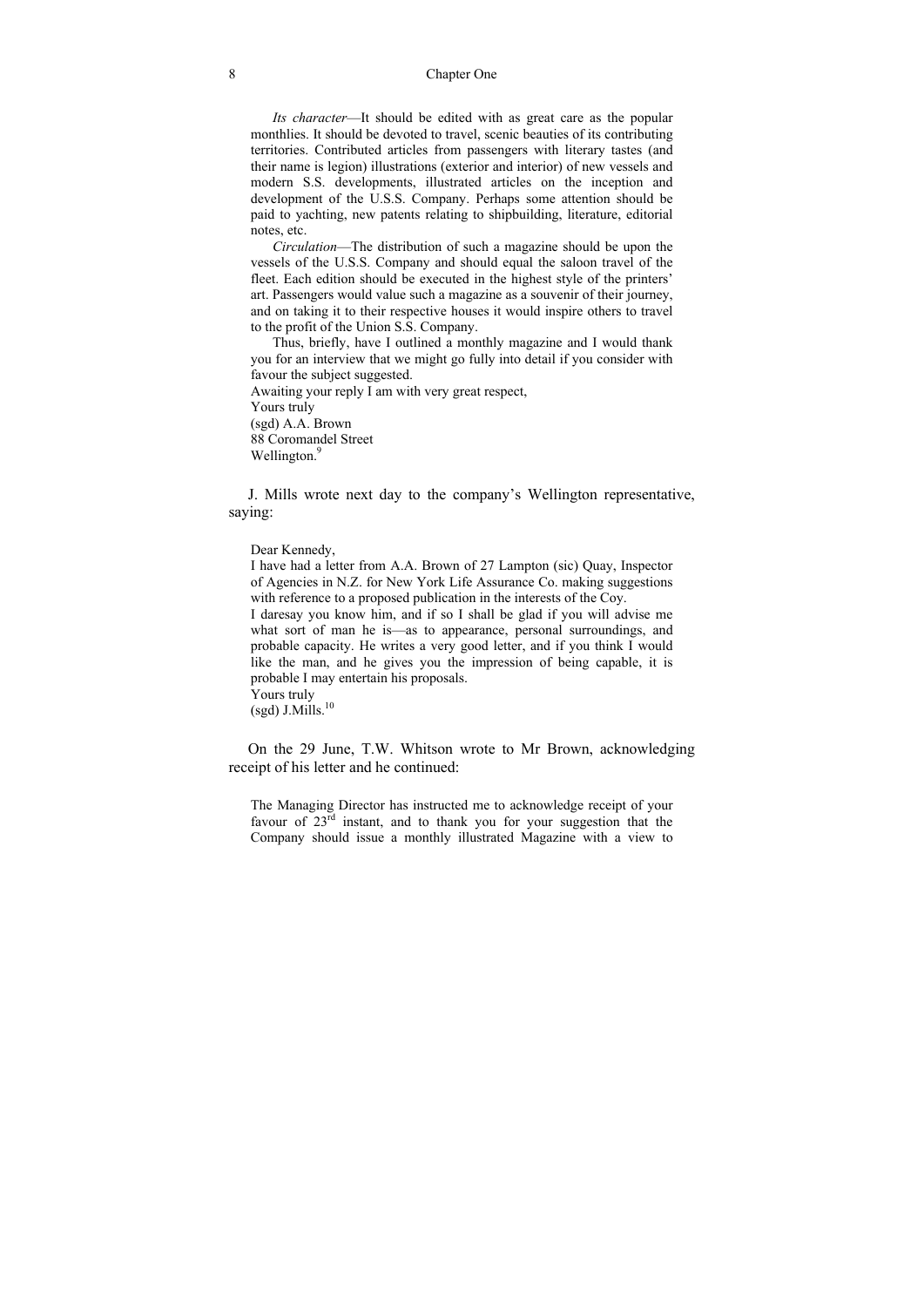keeping the attractions of the Colony, and facilities offered by the Union Company's services, constantly before the public. He is keeping your letter beside him, and will give it his consideration shortly, and write to you.<sup>11</sup>

 From there, the letters flowed thick and fast. On 6 July, W.A. Kennedy wrote to James Mills to say that while he had not had the opportunity to meet Mr Brown, he added: "I must say he is spoken of by a representative of a rival establishment as being smart and capable."12 Kennedy and Brown did subsequently meet up and in the wake of their meeting, Brown wrote to Mills, saying in part:

Such a magazine would lend distinction to the Company issuing it, and reflect upon those responsible for its existence.<sup>13</sup>

 Soon, the letters got down to brass tacks: James Mills wrote to W.A. Kennedy, saying that:

He [Brown] is a presentable looking fellow of the educated American type, and he certainly impresses me with the idea that where journalism or advertising is concerned he has a thorough grip of the subject. A representative of another American insurance Co., informs me he is undoubtedly "facile princeps" in the art of lecturing and expressing himself clearly and to the point.<sup>14</sup>

 By the beginning of August, the company had given sufficient thought to the idea to have justified a long memo, written by the company's Secretary, Mr Whitson, in which points, both for and against, were expressed. Whitson appears to have been charged with presenting a summary and he erred very much on the side of caution. Taking on the role of a "Doubting Thomas," he wrote:

I think the idea of a monthly magazine published in the interests of the Company an attractive one, but the more closely I look into it the more insuperable appear the difficulties in carrying it out.

Whitson's concerns centred around a variety of issues. Firstly, he thought Mr Brown's estimated circulation figure of 15,000 too high; Whitson thought it more likely the company could dispose of about 8,000 copies, leaving 7,000 unsold. Secondly, he noted that Brown "anticipates a large return from the advertisements of those who supply us with stores." Again, Whitson thought Brown too optimistic, writing that: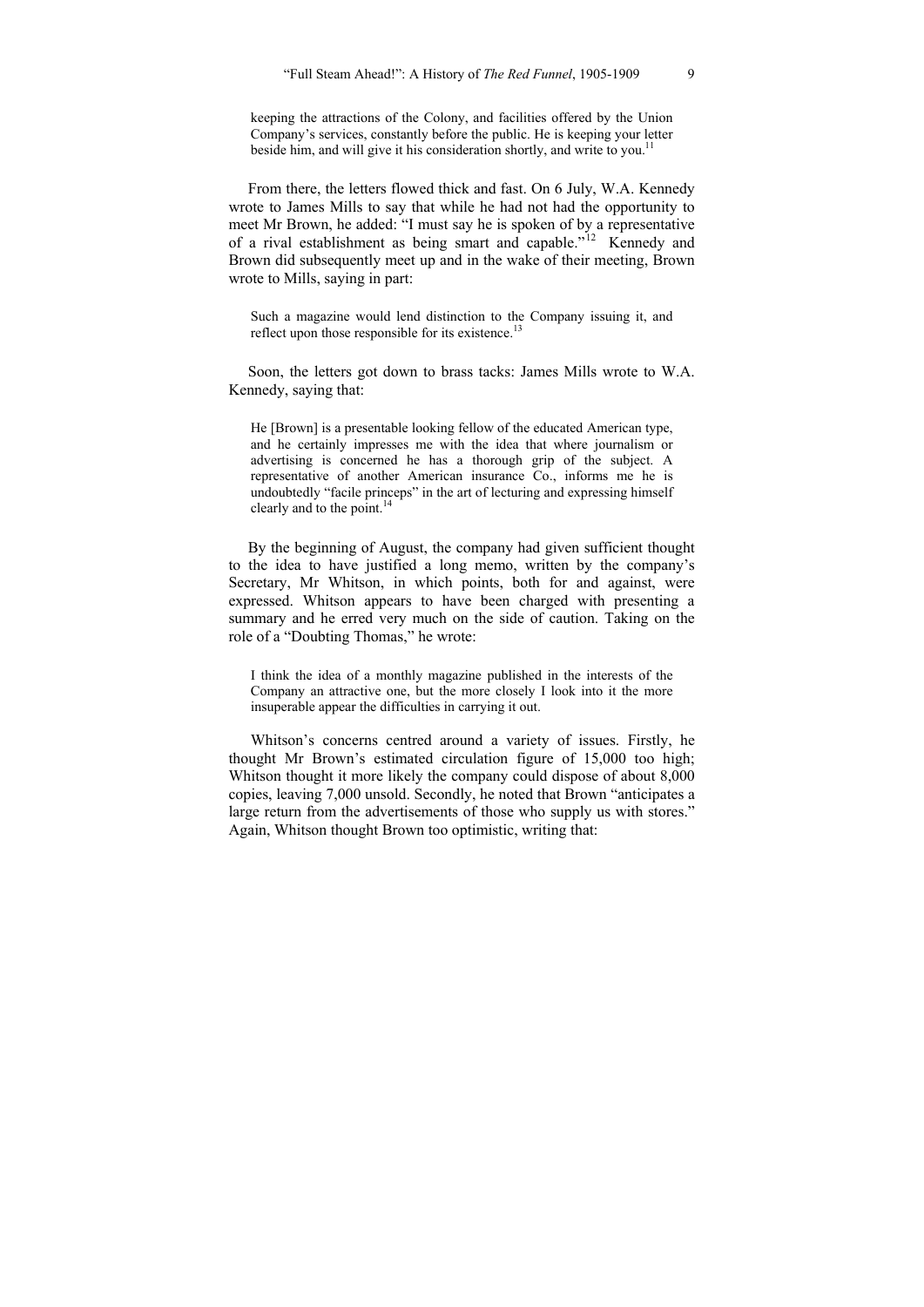### 10 Chapter One

Suppose by pressing them on the quid pro quo principle we secured an advertisement from every contractor, and from the merchants in the ports where we stock stores, Dunedin, Wellington, Sydney, Melbourne, the total number would not be large. Suppose we secured 25 pages at £40 per annum per page that would equal £1,000 per annum, less  $20\% = \text{\pounds}800$  and I think this is taking a liberal view that sum (sic) would represent the income of the magazine suppose all the numbers printed to be sold, for taking the most favourable view the price of the magazine would not do more than cover the cost of printing and paper  $(1/-$  ea. less  $25\%)$ <sup>15</sup>

 Thirdly, there were the issues of finding contributors and of the existing competition. Pessimistically, he wrote:

Then I see a great difficulty in securing contributors in the Colonies—men whose names would be a draw—for it must be borne in mind that every month some special feature would have to mark the issue, and the circle of prominent writers in the Colonies is very limited.

I do not know of any New Zealand or Colonial Magazine that has had a successful career—or whose contents would compare favourably with any very ordinary magazine issued at Home—and it must be taken into consideration that the Magazine proposed would be a competitor with such magazines as the "Strand," "Windsor," "The Royal"—which can be bought for sixpence and which include amongst their regular contributors some of the most celebrated writers of the day, whilst their illustrations are numerous and executed in the very best style.

 Finally, Whitson approached the topic of Brown himself. While acknowledging Brown's apparent success in this field in America, (Brown had not produced any proof of his previous work at this point) Whitson pointed out that in his view, there was no comparing magazines in Europe with those in North America. Indeed, Whitson wrote:

Mr. Brown speaks of having had extensive experience in conducting similar magazines in the United States, and presumably he is prepared to undertake the charge of the magazine he suggested. One naturally wonders why if he has conducted successful ventures of the sort in the United States he is content with an Insurance Agency in New Zealand. It would I think be well to see some of his successful work in this direction before going further…<sup>16</sup>

 Despite Whitson's words of caution, the publication went ahead, and in December 1904, the *Otago Daily Times* reported that: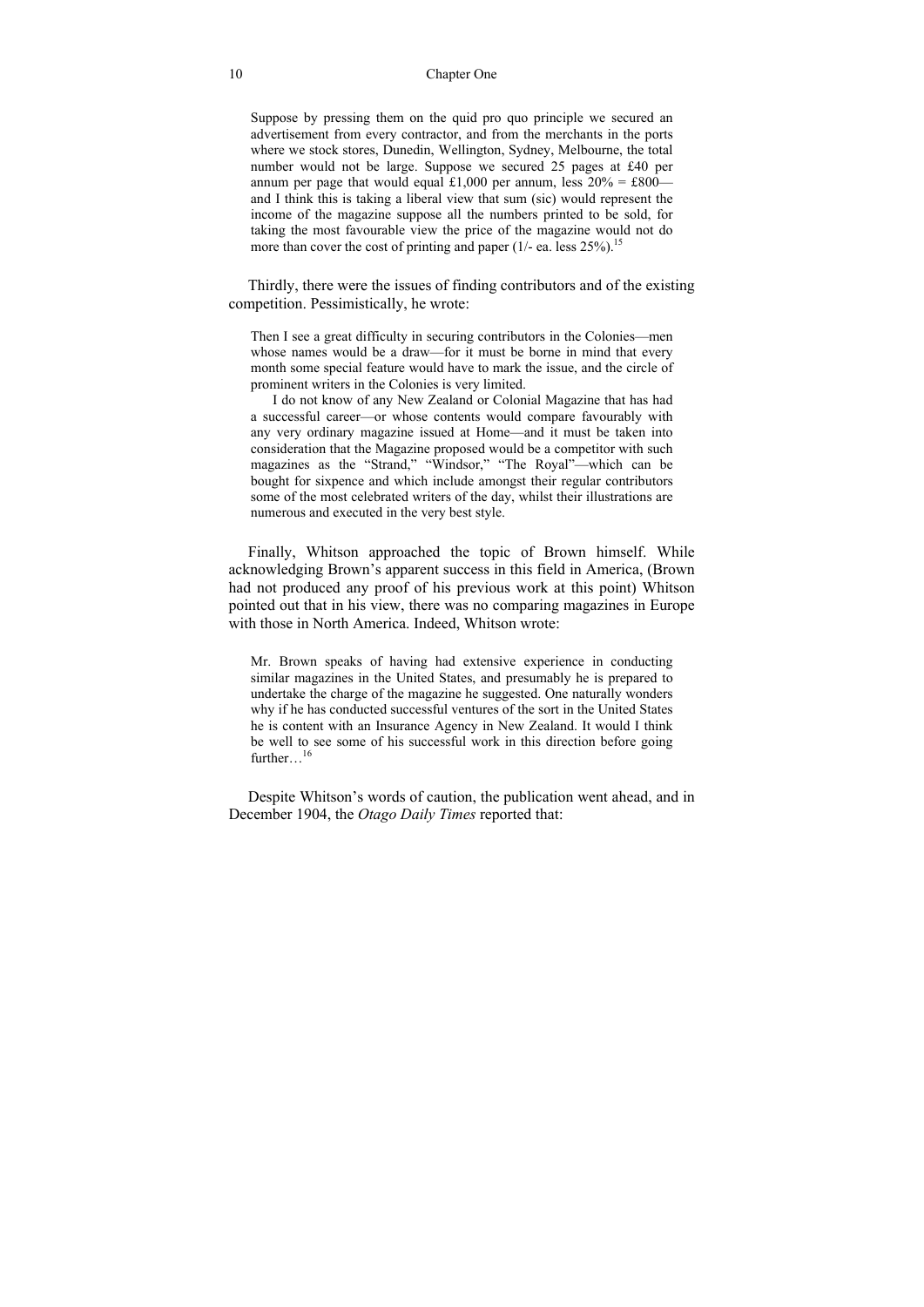The Union Steam Ship Company of New Zealand (Limited) is now engaged in the preliminary work incident to the publication of a first-class literary magazine, the initial number of which will appear in about April next year under the title of "The Red Funnel." This is but another step made by this popular company to meet every demand of the public. The magazine, we are informed, will in no wise be a guidebook or traveller's handbook, but will be confined exclusively to the varied literature for the home, the club, the library, and for the traveller by rail or sea. It will maintain a dignity of character that will reflect the highest and noblest emotions of Australasian manhood and womanhood, and present to the world's readers a reflex of the life and aspiration of a people altogether too little known beyond the borders of their own land. Its contributing staff will be drawn from the ranks of the ablest writers, statesmen, educators, journalists, missionaries, travellers and popular authors of fiction, who will unite in making each issue a literary mirror reflecting the brightest gems in Australasian literary life*.* 17

 What is remarkable about this publication is that it sprang into the world fully formed, like Athena from the forehead of Zeus, and it flourished, despite competition from the Company's steamers' on-board **libraries** 

 *The Red Funnel's* main purpose then, was to publicise the company (and by extension, its tourist routes); to entice the would-be traveller to book an excursion; and to entertain paying passengers. Long sea voyages could be tedious and there were times when people needed solitude—and a good book.<sup>18</sup>

### *The Red Funnel* **Appears**

Having already provided some early publicity for *The Red Funnel*, on 11 July 1905, a celebration was held to mark the inaugural edition of the magazine. According to the *Otago Daily Times*:

a unique ceremony took place at the publishing department of Messrs J. Wilkie and Co., Vogel street (sic) yesterday afternoon, when the first number of the literary magazine, "The Red Funnel," was published.<sup>19</sup>

 Guests included Mr James Mills, managing director of the Union Steam Ship Company, Mr C. Holdsworth, the company's general manager and Mr A.A. Brown, the editor and manager of the magazine. Some idea of the commitment made by Wilkie and Co., can be gained by the fact that: